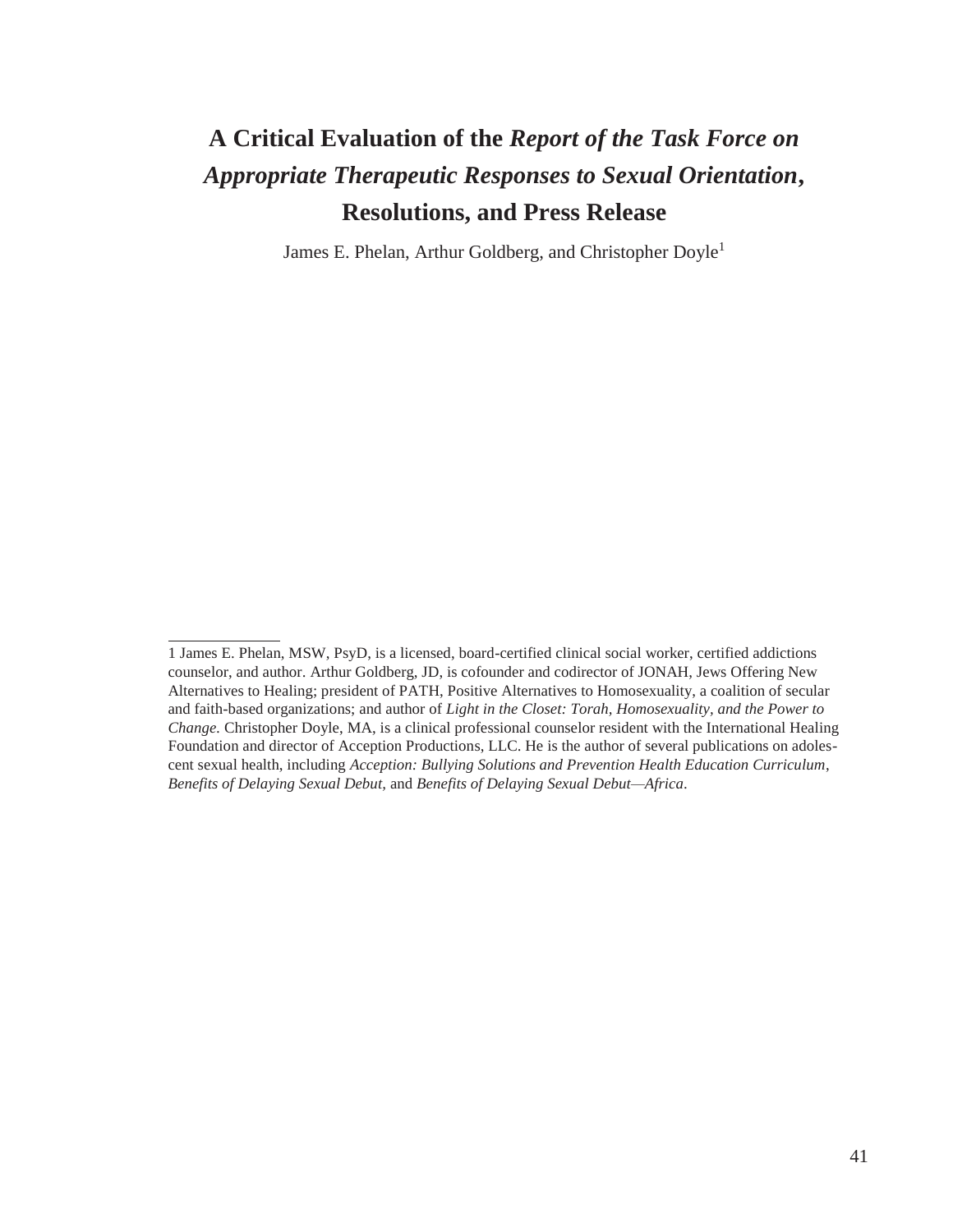# **Abstract**

The American Psychological Association (APA) Task Force on Appropriate Therapeutic Responses to Sexual Orientation reviewed the research literature pertaining to sexual orientation change efforts (SOCE) and concluded that the studies were either poorly designed or contained serious methodological flaws and lacked empirical rigor. Based on the task force report, theAPA issued resolutions for appropriate affirmative responses to sexual orientation change efforts, and the resolutions were then followed by a press release. In this critical evaluation, we discuss the APA task force report, resolutions, and press release in the context of a methodological, clinical, and ethical framework.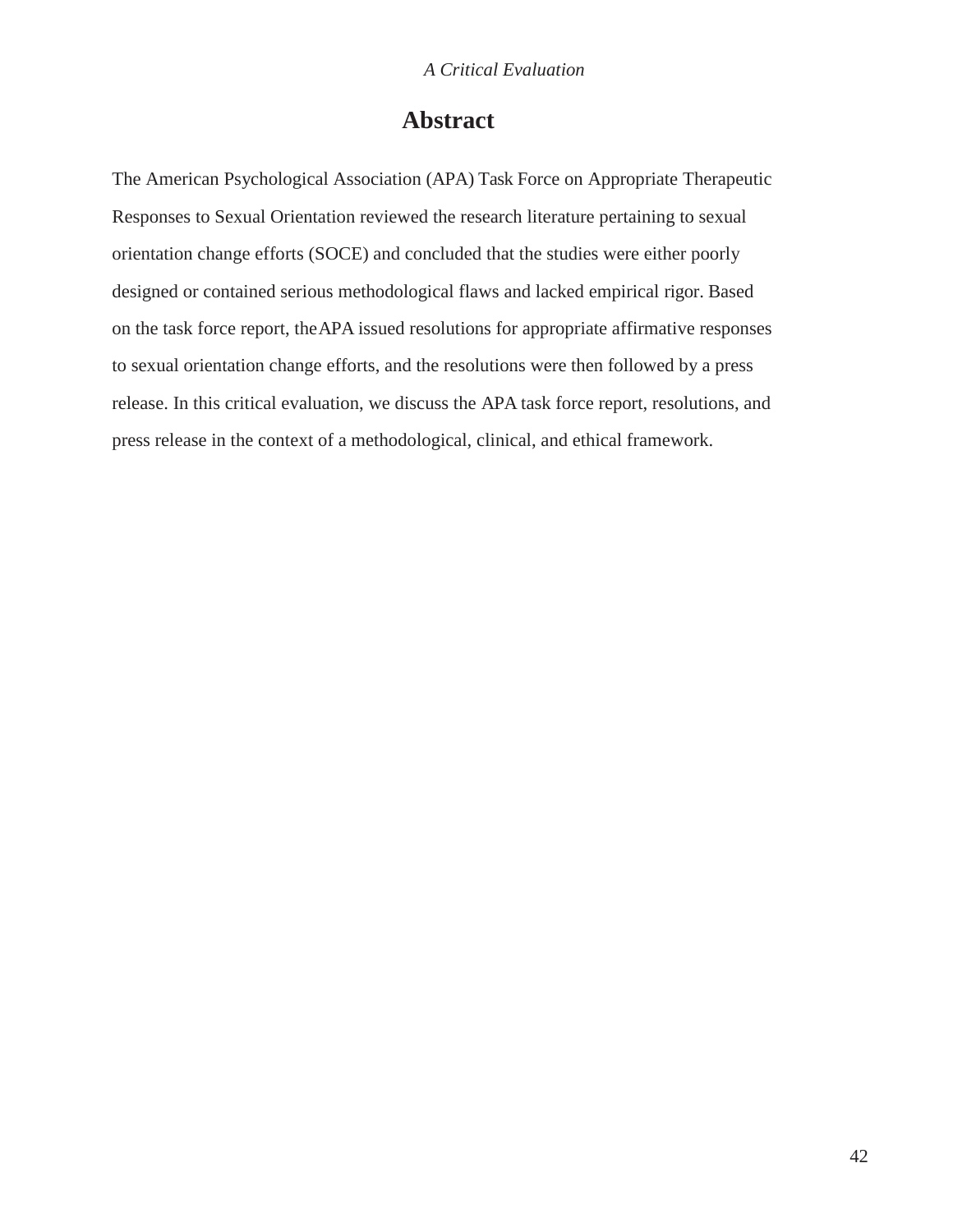# **Introduction**

The American Psychological Association (APA), an influential organization comprised of approximately 150,000 members, asked a six-member committee—the APA on Appropriate Therapeutic Responses to Sexual Orientation—to review selected research articles dealing with sexual orientation change efforts (SOCE) that were published in English between 1960 and 2007.

The task force report—titled report *of the American Psychological Association on Appropriate Therapeutic Responses to Sexual Orientation*—along with proposed resolutions, was released during the APA's 2009 annual convention in Toronto, Canada. It was adopted by the APA's governing Council of Representatives by a vote of 125–4 (Crary, 2009). A press release was subsequently disseminated worldwide via the Associated Press (APA Press Release, 2009).

This paper presents our critical evaluation of the findings of the task force report (APA, 2009), resolutions (APA, 2009, Appendix A), and press release/media coverage (APA Press Release, 2009; Crary, 2009; and Maugh, 2009) in the context of a methodological, clinical, and ethical framework.

# **Methodological Contexts**

In reviewing and evaluating the task force report, some methodological concerns became apparent. One of the task force's principal rationales for the creation of the report was that "some APA members" (p. 12) believed a previous resolution (APA, 1998) needed to be reevaluated, mainly because it did not address questions regarding SOCE efficacy or safety. Unfortunately, the report never mentioned who these members were, how many there were, and in what format they addressed such concerns. Most importantly, if questions of efficacy and safety were to be answered in the present tense, then it would seem more appropriate if they had conducted a controlled research study testing efficacy and safety rather than a review of literature.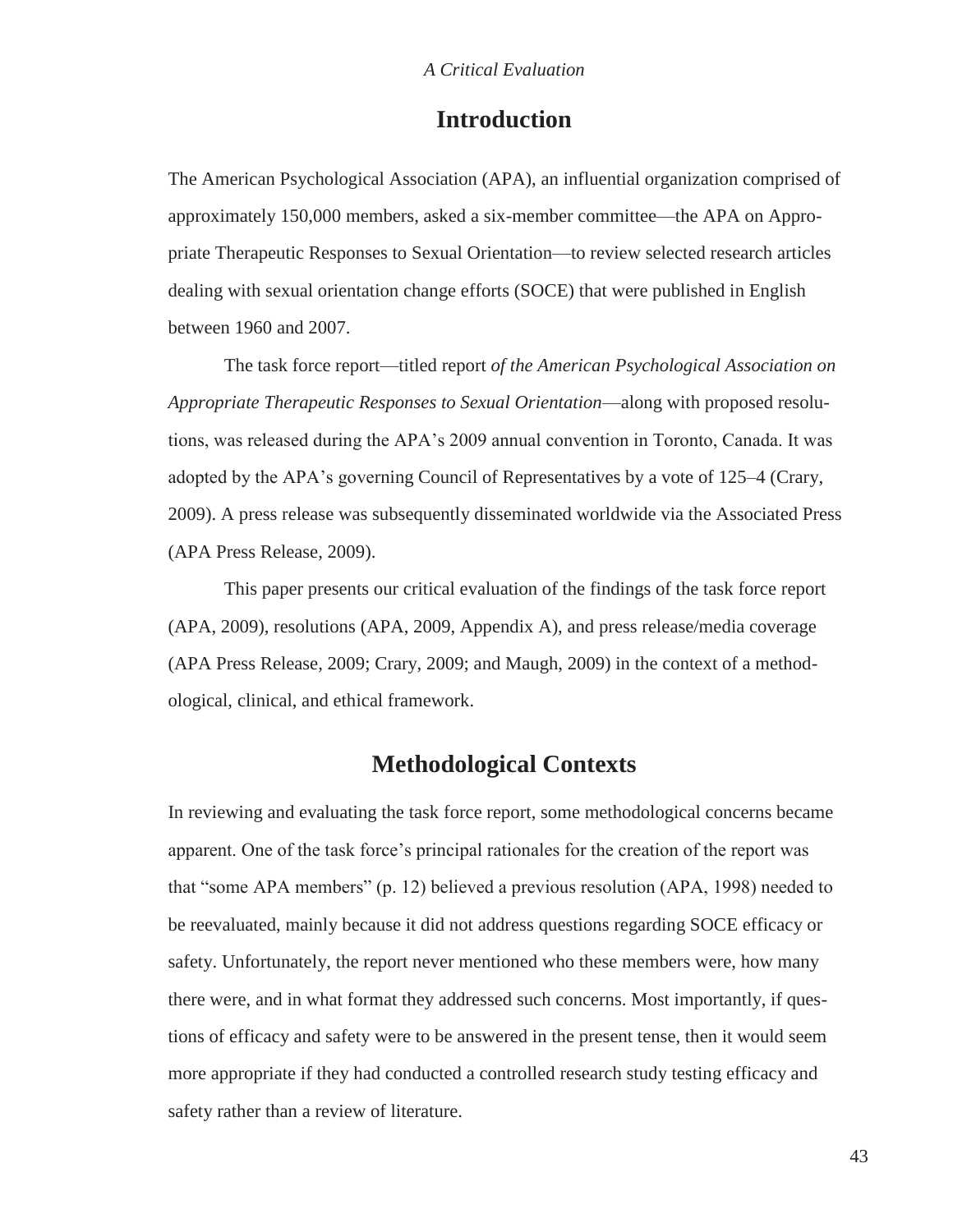The task force interpreted SOCE studies as relying "almost exclusively of individuals who [had] strong religious beliefs" (p. 25), "a highly select[ed] group of people" (p. 28), and "composed almost exclusively of Caucasian males" (p. 33). However, in examining published studies from 1954 to 2004, 17 of which the task force reviewed, 82% did not report the religion of participants and 79% did not report race (Serovich et al., 2008). Further, a systematic review of SOCE concluded that the numerous omissions of demographics in SOCE studies threatened the validity of interpreting the data (Serovich et al., 2008). It appears that the failure to point out the findings of Serovich and colleagues (2008) is a shortcoming of the task force report.

In a footnote to the overview of their review, the authors commented that they excluded a study by Byrd, Nicolosi, and Potts (2008), alleging it was published after the time their review was completed *and* that it appeared to be simply a reworking of an earlier study by the same authors. However, the latter statement assumes the task force reviewed the study, at least in part. It may be plausible to exclude the study solely on the factor of its publication date—but to subjectively describe it militates against the task force's stated rationale. Interestingly, the task force authors managed to include other citations as late as 2009 in the writing of their report, so their statement that a 2008 report was too late raises doubts.

Another methodological concern is in the report*'s* allegation that SOCE studies showed that "enduring changes to the individual's sexual orientation [was] uncommon" (p. 2) and "unlikely" (p. 63). However, by recognizing in the report that the majority of those studies were not longitudinal, it would appear premature to make a conclusion about "enduring changes." A more appropriate conclusion would state that based onthe studies the task force cited, no conclusion about enduring changes could be made.

The authors cite two pieces of literature, American Psychiatric Association (1973) and Gonsiorek (1991), as evidence that "same-sex sexual attractions, behavior, and orientations *per se* are normal and positive variants of human sexuality and are not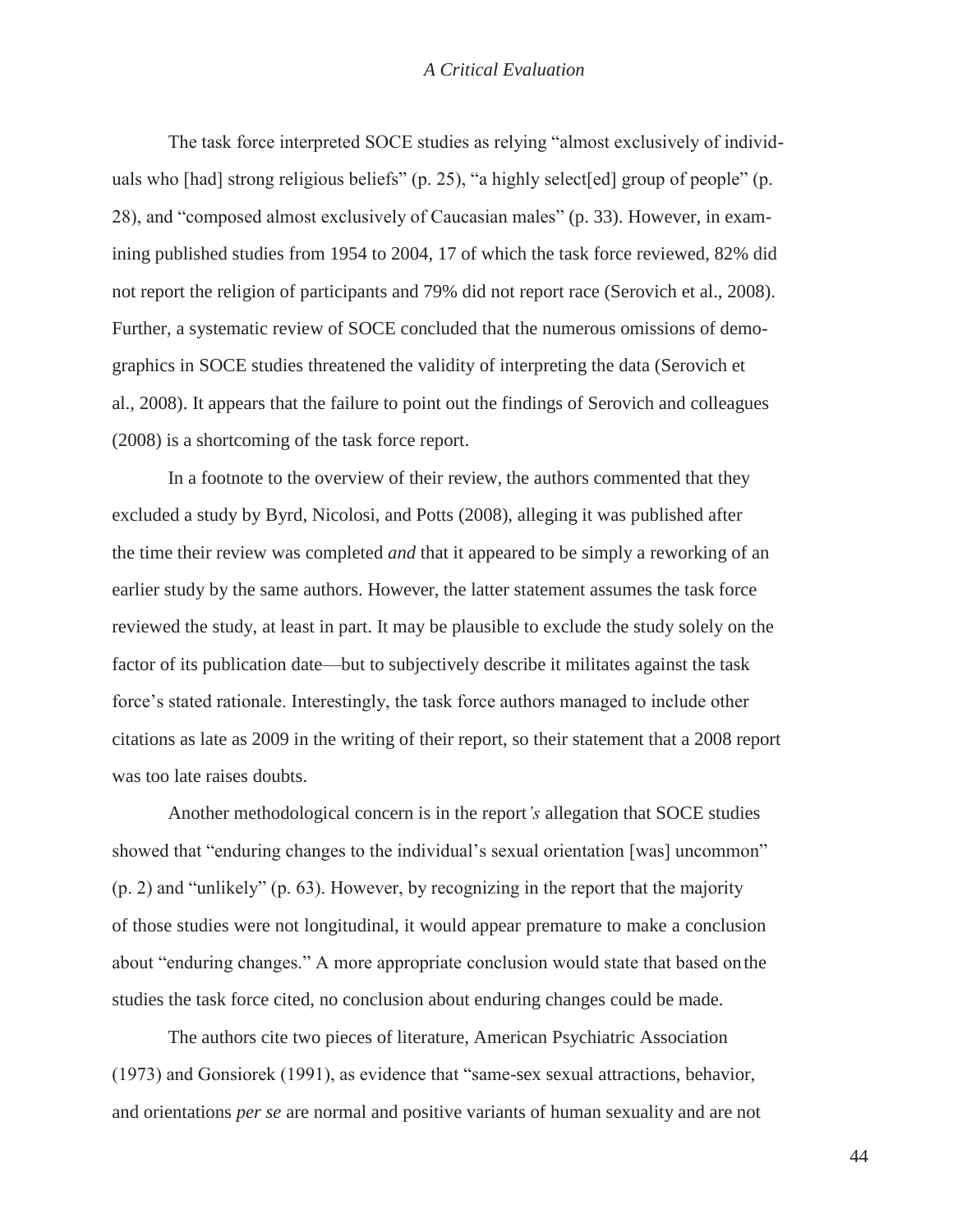indicators of either mental or developmental disorders" (APA, 2009, p. 14). However, the APA (1973) document was not a scientific study (Bayer, 1987), and the Gonsiorek (1991) citation came from a chapter in a book he coedited. Although Gonsiorek wrote an interesting article, his purpose was to point out earlier studies that he and his fellow authors judged as having faulty samples and poor design; he did not try to present new empirical research on that subject.

Furthermore, we note methodologically that Serovich and colleagues (2008) excluded *all* studies that were not published in a peer-reviewed scientific journal when she and her coauthors conducted a systematic review of research on SOCE. The task force was inconsistent on this point. Regrettably, it appears as though it picked and chose among the literature, which in and of itself represents a methodological flaw. Thus, it is fair to conclude that the task force did not uphold the same methodological standards it ascribed to its critique of SOCE.

### **Failure to Review and Report All Evidence**

The authors stated they reviewed "83 studies" (six experimental, three quasiexperimental, 46 nonexperimental); however, what they listed adds up to only 55 (APA, 2009, pp. 125–130). Additionally, some assertions made by the authors lack substantial support. For example, they claim that "people will report change under circumstances in which they have been led to expect that change will occur" (APA, 2009, p. 29). However, no evidence is presented to validate this statement. The report claims that "external validity (generalization) of earlier [SOCE] studies [was] unclear" (p. 34), but then asserts that these same studies indicate that sexual orientation was not likely to change. If the validity of such studies was "unclear," it appears invalid to make an affirmative claim about actual therapeutic outcomes.

The APA task force was not able to say whether or not sexual orientation "can or cannot change" (p. 3) due to limited research and methodological flaws. It also said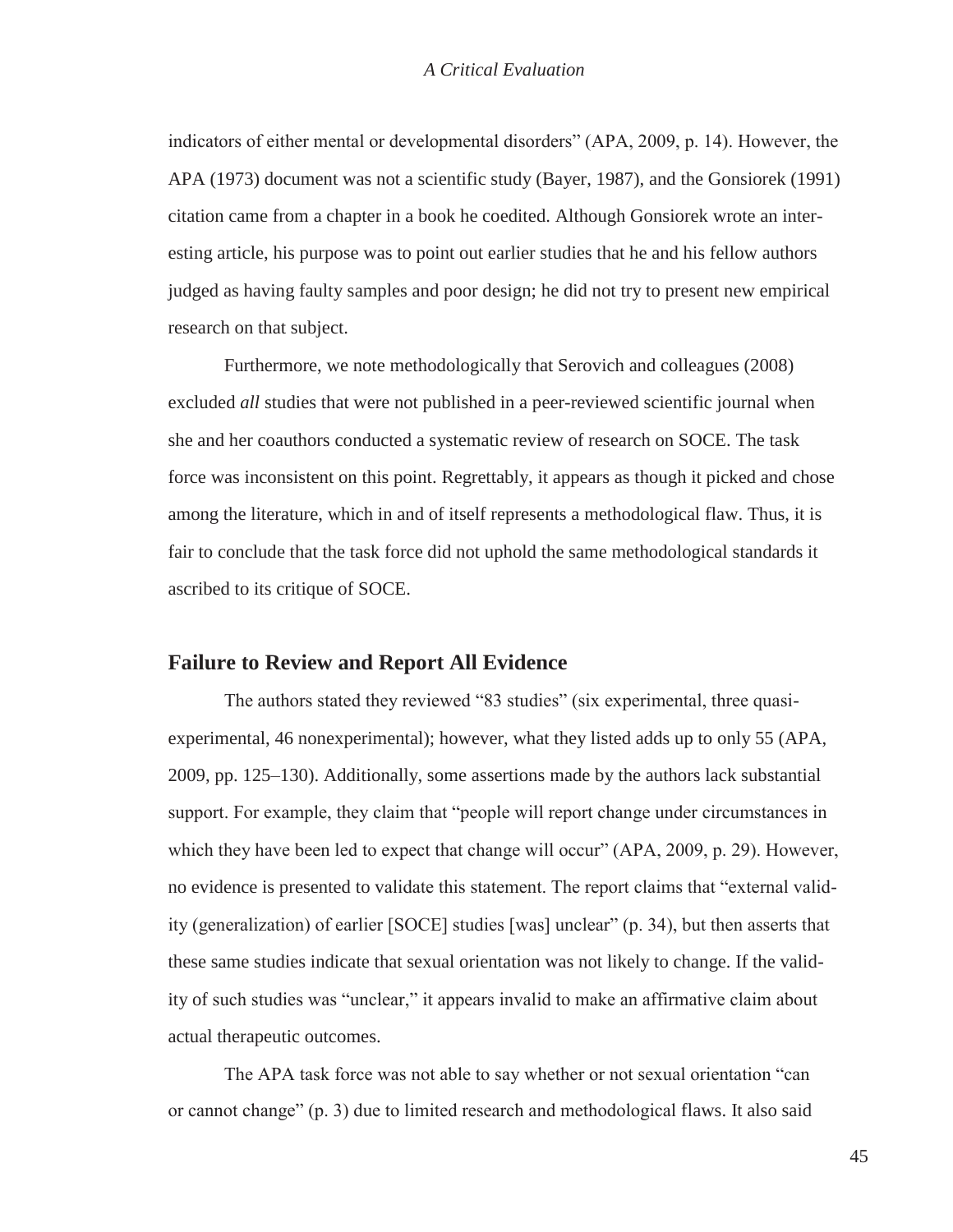that any conclusion was "tentative" (p. 44), that no studies could enable them to "make a definitive statement about whether recent SOCE is safe or harmful" (p. 83), and that more research is recommended to "improve our knowledge" (p. 90) about sexual orientation. If the conclusion is tentative and more research is needed, then it begs the question as to why the task force concludes that "sexual orientation is unlikely to change" (p. 84) or that fostering hope that sexual orientation could change was "inappropriate" (p. 66).

#### **Inconsistent Application of Standards**

The task force claimed that there is "*no* [emphasis added] . . . peer-reviewed research that supports theories attributing sexual orientation to family dysfunction" (APA 2009, p. 54). It cited one study by McCord, McCord, and Thurber (1962) to repudiate the theory that sexual orientation was associated with family dysfunction. However, it disregarded several published reports that specifically correlate sexual orientation to family dysfunction, such as Bieber et al. (1962); Lung and Shu (2007); Seutter and Rovers (2004); Silverman, Kwawer, Wolitzky, and Coron (1973); Wadler (1998); and Wilson and Widom (2009). Rosik (2012) investigated whether the task force consistently applied the same standards to SOCE studies as it did for the majority of studies the report referenced regarding developmental theories of sexual orientation. Rosik concluded that the report*'s*  standards were inconsistent and indeed contained many of the same methodological flaws that led the task force to dismiss SOCE research. In all fairness, the study by Mc-Cord, McCord, and Thurber (1962), which the task force used to repudiate the theory that sexual orientation was associated with family dysfunction, is no better methodologically than the studies they criticized as supportive to theories attributing sexual orientation to family dysfunction.

The task force also criticized SOCE studies on the grounds that the studies had high dropout rates. However, many treatment cohorts have high dropout rates; take, for example, a drug and alcohol treatment program (Polich, Armor, & Braiker, 1981). De-

46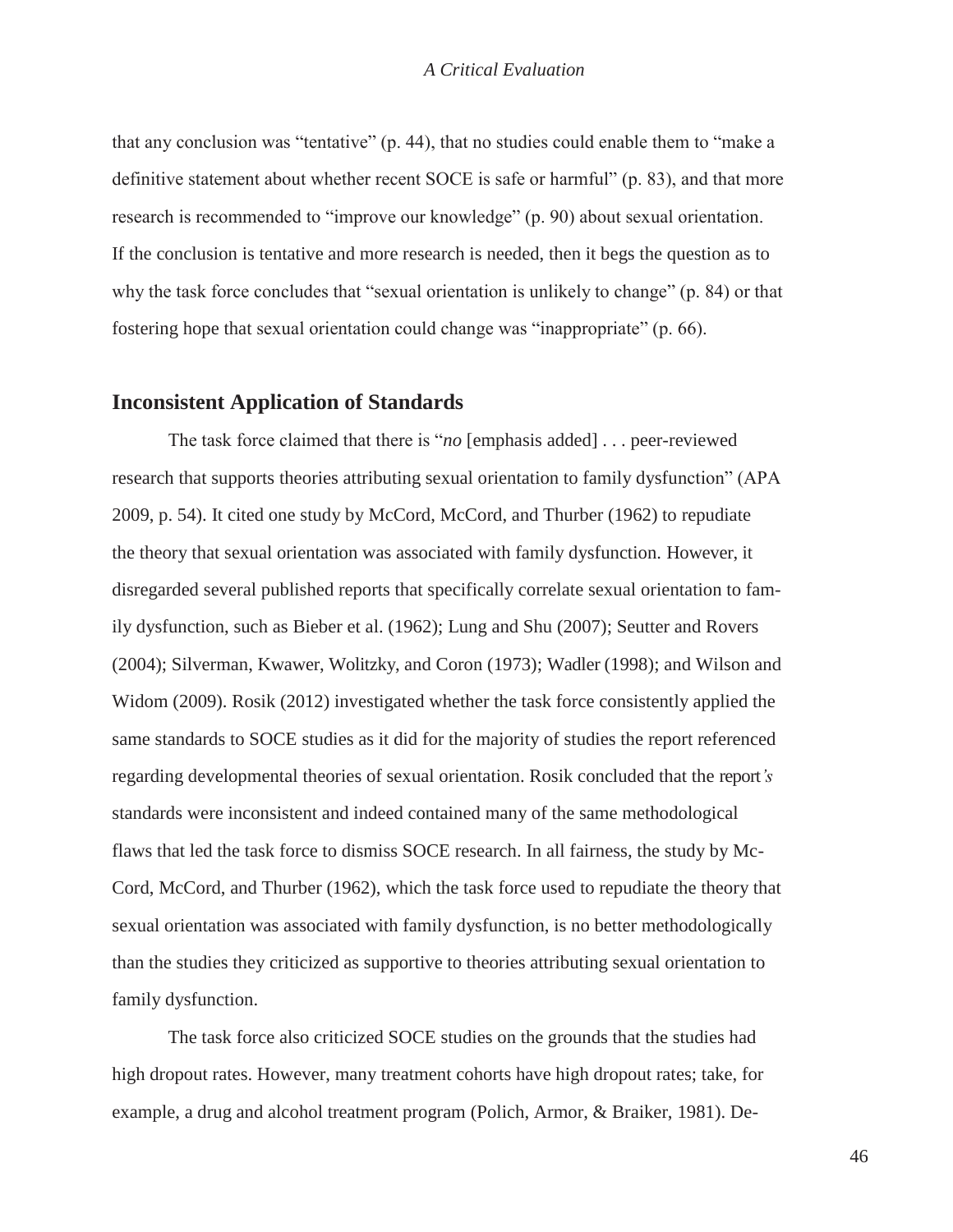spite the fact that other treatment programs also have high dropout rates, the APA does not caution against their efforts. As such, this inconsistency forces the reader to assume that the task force holds SOCE studies to higher standards than others.

Another example where the task force did not apply its research methodology standards consistently is their citation of Kurdek (2004) to support the essential similarity between gay, lesbian, and heterosexual couples. This study, which they used to justify their conclusion, committed eight—or 50%—of the methodological problems ascribed to SOCE studies (Rosik, 2012). Additionally, the authors stated that "research on the impact of heterosexism and traditional gender roles indicates that an individual's adoption of traditional masculine norms increases sexual self-stigma and . . . negatively affect[s] mental health" (p. 62). To support this claim, they provided only one citation, and that study was based on a convenience sample. Again, this is not the same rigorous research standard they called for in their review of SOCE.

The task force informs the readers that the greatest level of ethical concern was that SOCE were based on the presupposed notion that same-sex sexual orientation is a disorder, a symptom of a disorder, or evidences greater underlying pathologies. Their claim that homosexuality was not a disorder and that those who were identified as homosexual did not evidence any greater pathologies than heterosexuals was based, they claimed, on consensus in research and by professionals. However, this conclusion was not supported by the same type of review of literature to which they subjected SOCE studies. In fact, research has shown that homosexuals, in comparison to heterosexuals, do show greater pathologies (Hughes, 2006; Sandfort, de Graaf, Bijl, & Schnabel, 2001; Zietsch,Verweij, Bailey, Wright, & Martin, 2009).

The authors claim that sexual orientation distress in adolescents is likely found "in families for whom a religion that views homosexuality as sinful and undesirable is important" (APA 2009, p. 73), without providing any valid substantiation for this proposition. Once again, the lack of rigorous research is evident and contradicts the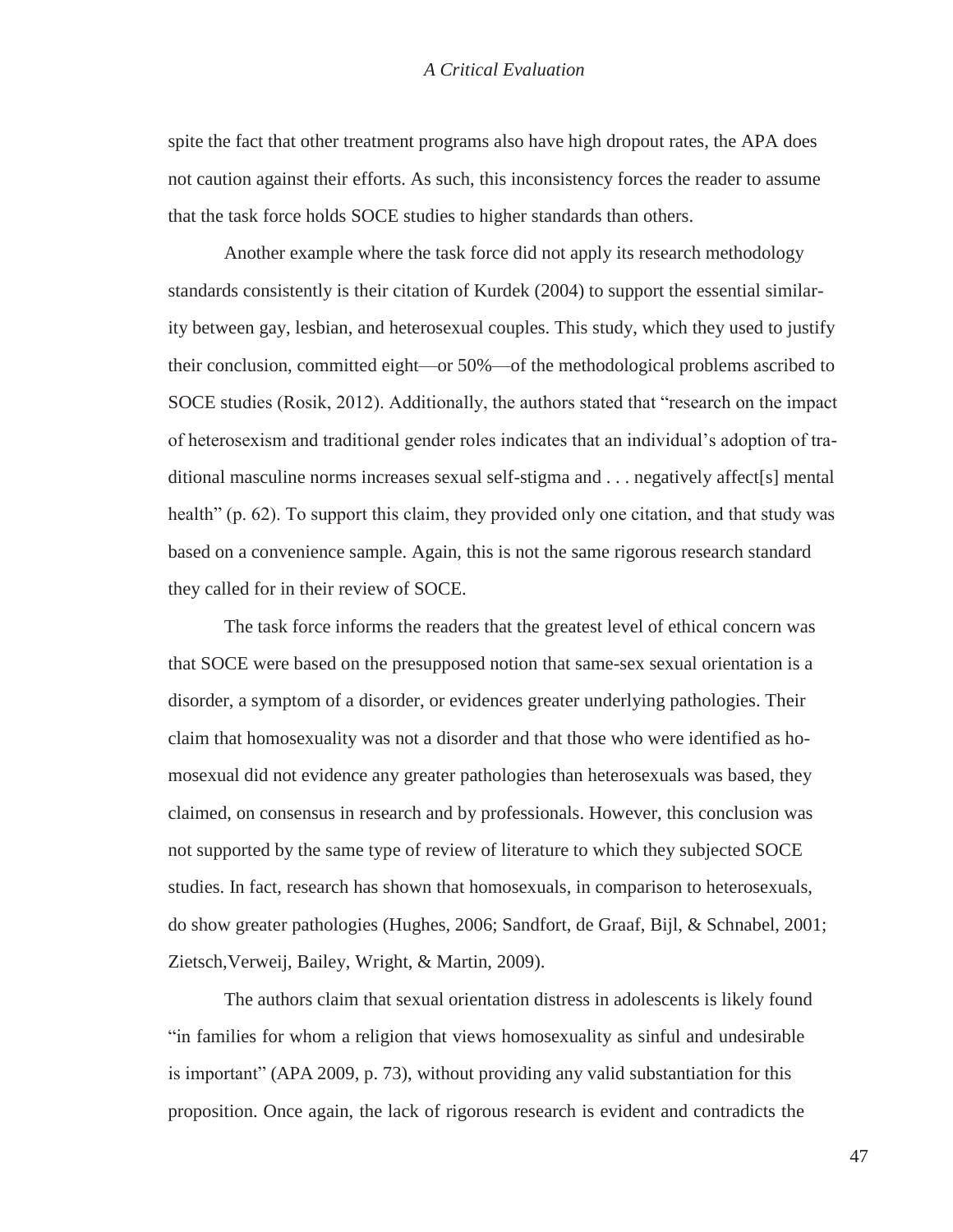standards they seek for SOCE studies. In supporting the claim that adolescents with a lesbian, gay, or bisexual identity faced exclusion and rejection, they provided case studies as proof (e.g., Cates, 2007), which is something they specifically rejected when reviewing SOCE efficacy.

### **Different Standards for** *Gay Affirmative***Approaches than for SOCE**

In a section titled "Affirmative Approaches" (APA, 2009, p. 22), the task force authors asserted that the underlying theories driving SOCE were "ill-founded" (p. 22). In the attempt to prove its point, the task force cited three studies that were not methodologically sound. The first study was Kinsey, Pomeroy, and Martin (1948), a controversial research report that claimed homosexuality was more common and usual than originally thought at the time. However, this study contained some of the very flaws of which SOCE studies were accused. The samples in the study were not random, and the study also had limits due to the fact that some samples consisted of pedophiles.

The second study cited was Ford and Beach (1951), which suggested that because homosexual behavior was observed in the animal kingdom, it must be natural. Although homosexual behavior can indeed be found in the animal kingdom, it is not the rule, and when observed, is usually circumstantial (e.g., the result of domestication, misinterpretation, interrupted environments, etc.) (Phelan, 1998). The study by Ford and Beach is also limited because their definition of sexuality included only stimulation and excitation of the sexual organs. Additionally, the authors (who were not psychologists) admitted that they were not qualified to assign application of their findings to the field of human psychology. They indicated that the study was meant to discuss the relationship between ethology and anthropology, specific to that sample, and not meant to be generalized (Lyons & Lyons, 2004).

The third study cited—Hooker (1957)—is also flawed. Using only a small convenience sample, a limited amount of psychometrics, and no longitudinal follow up, Hooker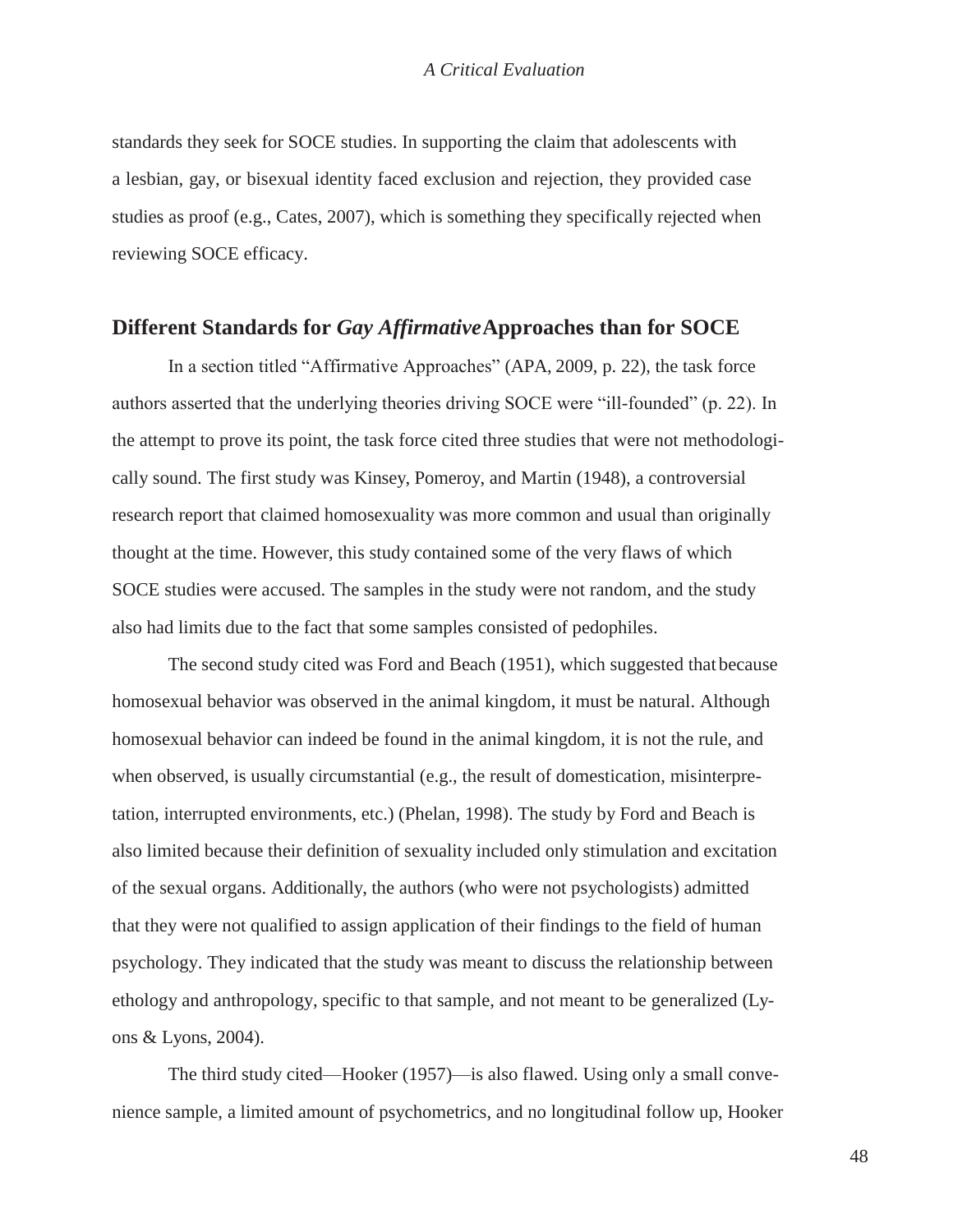concluded that homosexuals were no more pathological than heterosexuals. However, Gonsiorek (1991), whom the APA cites in their report as reliant, found Hooker's study to be "seminal …[and that] this research was so consistent in its lack of findings suggesting inherent psychopathology in homosexuality that researchers began moving on to other projects by the 1980s. Recent research has dropped off because the inherent pathology of homosexuality has been answered from a scientific point of view and has not been seen as requiring more research" (p. 132).

It is interesting that Gonsiorek, like the APA, sees Hooker's study as "scientific" and therefore dismisses further needs for research, and yet it has similar methodological flaws to what the APA assigned to SOCE. By contrast, in a reanalysis of the Hooker results, Schumm (2012) has discovered that Hooker actually found significant differences in test results and lifestyle choices between heterosexual and homosexual men. These results challenge the interpretations and uses of Hooker's study to attempt to justify the "no differences" hypothesis.

In sum, by citing these three studies, the task force authors use a double standard: They fault the research on SOCE based on perceived methodological flaws, yet cite studies with similar methodological flaws to support their own conclusions. The authors claimed to have presented a framework for *affirmative therapeutic interventions* [emphasis added] that were based on a "comprehensive review of the research and *clinical literature* [emphasis added]" (APA 2009). However, they chose to exclude clinical reports of sexual orientation change when considering their review of SOCE. In fact, they dismissed as inadequate at least 34 psychoanalytic reports, involving more than 500 patients who had undergone SOCE, even though they admitted that psychoanalysis (along with behavior therapy) was "the dominant psychiatric paradigm" (p. 21) of the first half of the twentieth century. They excluded reports of both clients and clinicians who noted complete reversals in sexual orientation (e.g., Bieber, et al., 1962; Caprio, 1954; Ellis, 1959; Gordon, 1930; Hadfield, 1966; Hatterer, 1970; MacIntosh, 1994; Ovesey, 1969; and Siegel, 1988).

49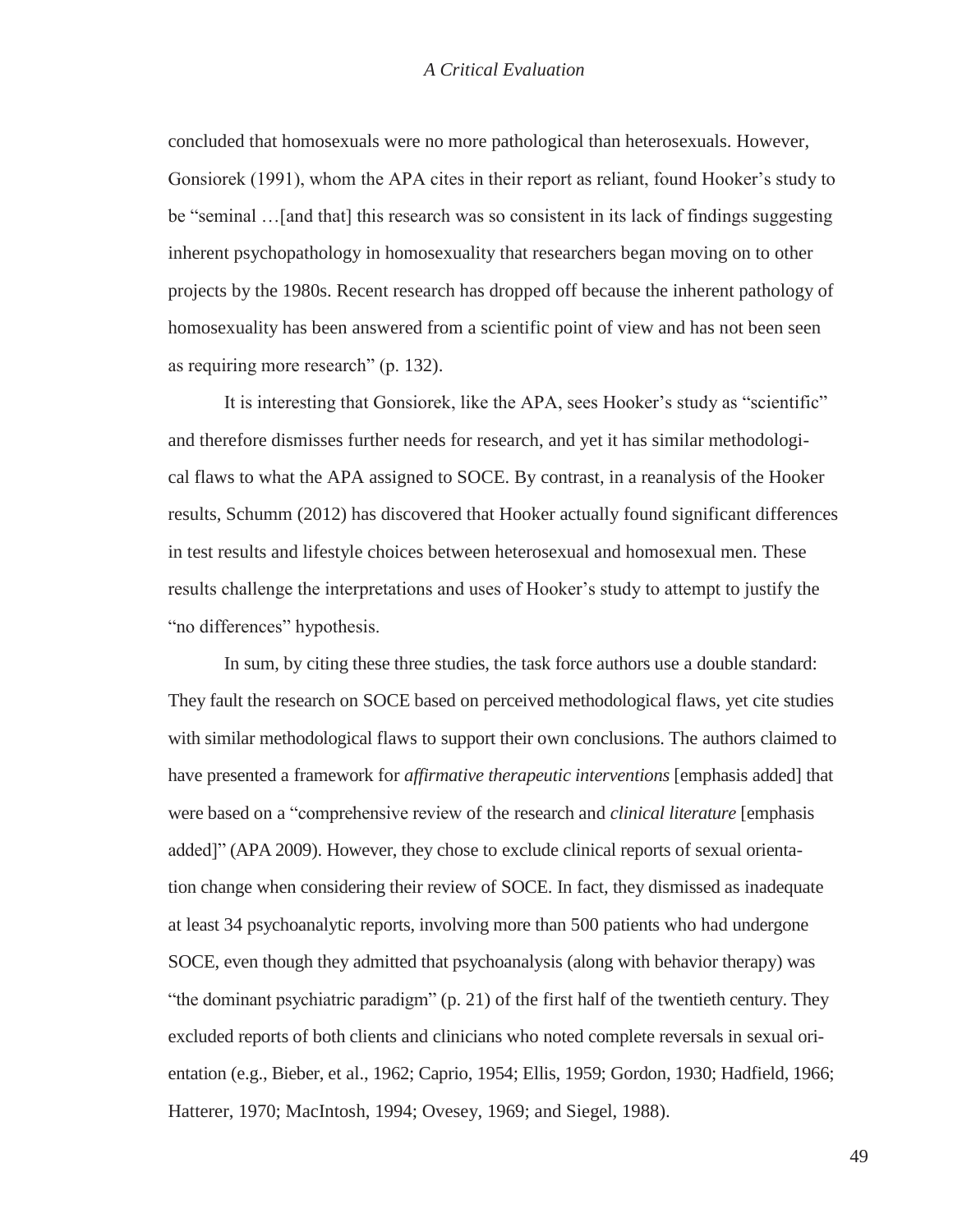An apparent decision to promote *gay affirmative psychotherapy*, a specific form of psychotherapy that encourages same-sex attracted persons to accept and embrace homosexuality and that is opposed to SOCE, was evident throughout the report. Although the phrase *affirmative therapeutic interventions* (p. 1) was introduced early in the task force's report without a specific definition, it is not until page 11 that the authors state, "This approach to psychotherapy is generally termed affirmative, gay-affirmative, or lesbian, gay, and bisexual (LGB) affirmative" (p. 11). Therefore, the phrase *gay affirmative psychotherapy* should be inserted wherever the phrases *affirmative therapeutic interventions*, *affirmative approaches*, or *gay affirmative therapeutic interventions* are seen throughout the report.

While the task force contends that *gay affirmative therapy* [emphasis added] is supported "on the basis of *growing* scientific evidence" (p. 11) and believes it isthe best form of treatment for those who present with same-sex sexual orientation conflicts, advocates of SOCE state very similar arguments as to why they favor SOCE. While the task force states that few forms of SOCE have been subjected to "rigorous examination of efficacy and safety" (p. 83), they do not demand a comparable standard for other widely used types of psychotherapy, specifically for the *gay affirmative psychotherapy* advocated by their report.

Their bias toward *gay affirmative psychotherapy* is transparent. The APA endorsed *gay affirmative psychotherapy* over that of SOCE a dozen years earlier (APA, 1998). In fact, the APA's prior guidelines for affirmative models were used as a reference in the formation of *The Handbook of Affirmative Psychotherapy with Lesbians and Gay Men*  (Ritter & Terndrup, 2002). Thus, it appears there is a preference for *gay affirmative psychotherapy* rather than SOCE, which calls the task force's objectivity into question.

50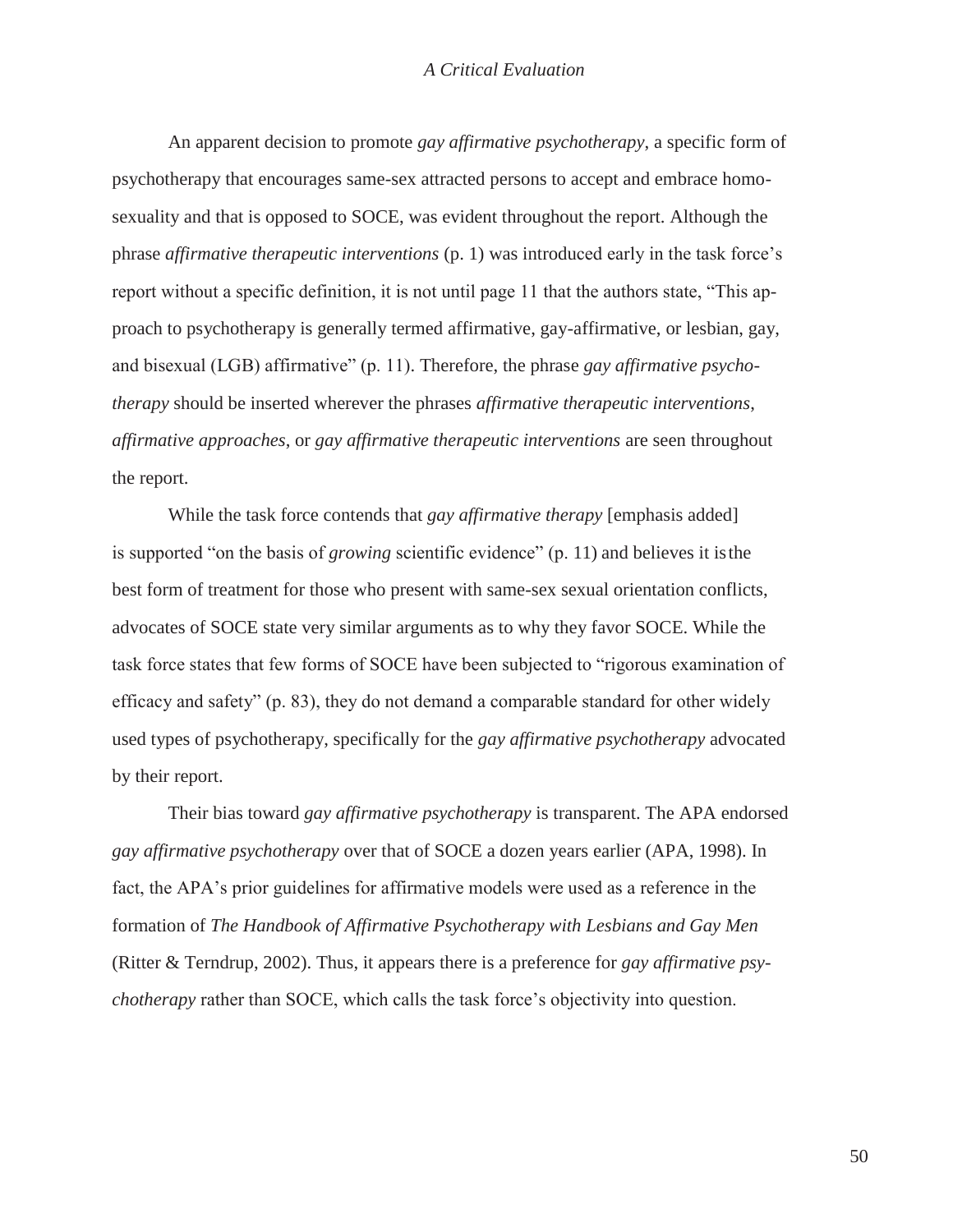# **Clinical Contexts**

### **Clients' Autonomy and Right to Self-determination**

The task force authors first claimed that a factor leading people to seek SOCE was *internalized stigma* but then said that "clients' motivation to seek out and participate in SOCE seems to be *complex* [emphasis added]" (p. 45). Even conceding the complexity of clients' motivation, the task force gives little or no credence to clients' desire to change sexual orientation, let alone sets the same standard to measure *internalized stigma* as it did to measure the efficacy and safety of SOCE. The task force goes so far as to suggest that interpretation of traditional religious doctrines even guides some SOCE. We noted that while the task force included external factors of client's motivations, it neglected to consider possible internal motivators. An overt focus on external motivations without considerations to internal motivations is a slippery slope toward negating clients' right to self-determination and autonomy.

The authors also admitted "participants reported benefits from mutual support groups, both sexual-minority affirming and ex-gay groups" (p. 59). If, as they state, benefit was reported in both types of support groups, and if indeed the task force was supportive of a client's right to choose, logically the footnote on page 59 of the report would refer readers to both types of groups. However, in the footnote, the authors provided resources for only gay affirmative communities' web links; they exclude web links for ex-gays' sites.

While the authors state, "We encourage LMHP [licensed mental health professionals] to *support* [emphasis added] clients in determining their own . . . *behavioral expression* [emphasis added] of sexual orientation" (p. 62), they neglect to discuss what might be appropriate components of caution for clients whose *behavioral expression* may be potentially unsafe. Curiously, while encouraging a client's behavioral expression of sexuality, the authors discourage clients from seeking SOCE. This is a disconnect—on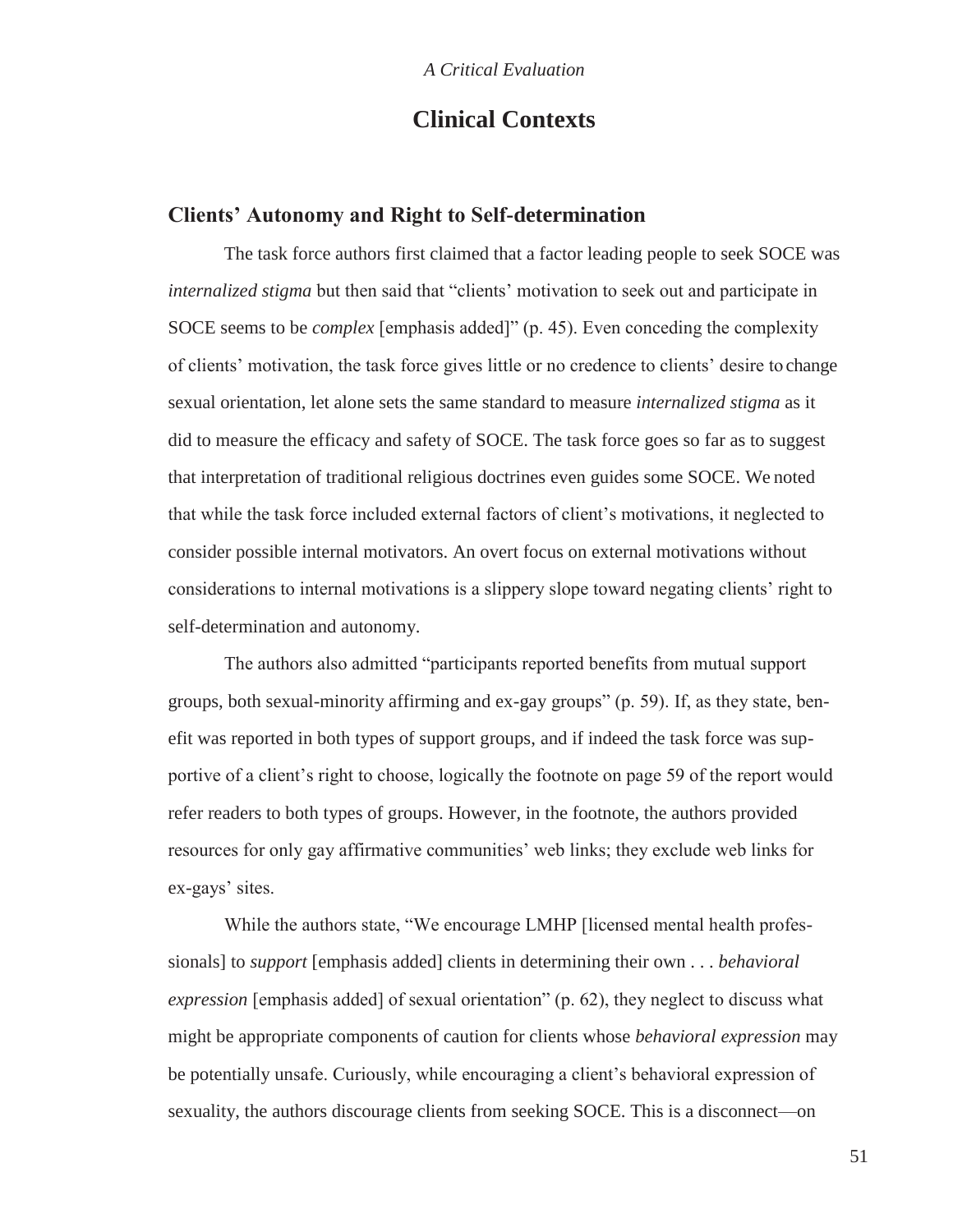one hand, they support a client's choice to express his/her sexuality unconditionally, yet on the other hand they apparently seem to deny him/her support if he/she chooses SOCE.

The authors compound problems when discussing the safety and autonomy of adolescent clients. While they say that "adolescents are in the midst of developmental processes in which the ultimate outcome is unknown" (p. 77), they recommend that "LMHP support adolescents' exploration of identity by accepting homosexuality and bisexuality as *normal and positive* [emphasis added] variants of human sexual orientation" (p. 76). At the same time, however, the task force dismisses affirmative SOCE research by suggesting those studies were not scientific enough and accuses SOCE proponents of engaging in philosophical conclusions. However, the authors are engaging in the same offense of which they accuse SOCE proponents. For example, they use terms such as *normal* and *positive*, which are philosophical instead of scientifically operationalized.

In the section on appropriate application of affirmative intervention with children and adolescents, the authors recommend that LMHP provide "information and education" (APA 2009, p. 80) to LGB children to support them and that their parents "be provided accurate information about sexual orientation" (p. 87). Absent, however, is any mention that LMHP discuss, and parents be taught, the known high-risk dangers associated with many aspects of LGB sexual practices. Most glaring is the omission of the empirical fact that since the inception of AIDS, gay men are at high risk for acquiring this disease. For example, the Centers for Disease Control and Prevention (CDC) has consistently published evidence that gay men and other men who have sex with men (MSM) have HIV/ AIDS at a rate much greater than nongay/nonbi men (Lansky, 2009). The task force says on one hand that it is concerned about safety and welfare, yet on the other hand it omits essential educational recommendations vital to youth entering a high-risk subgroup.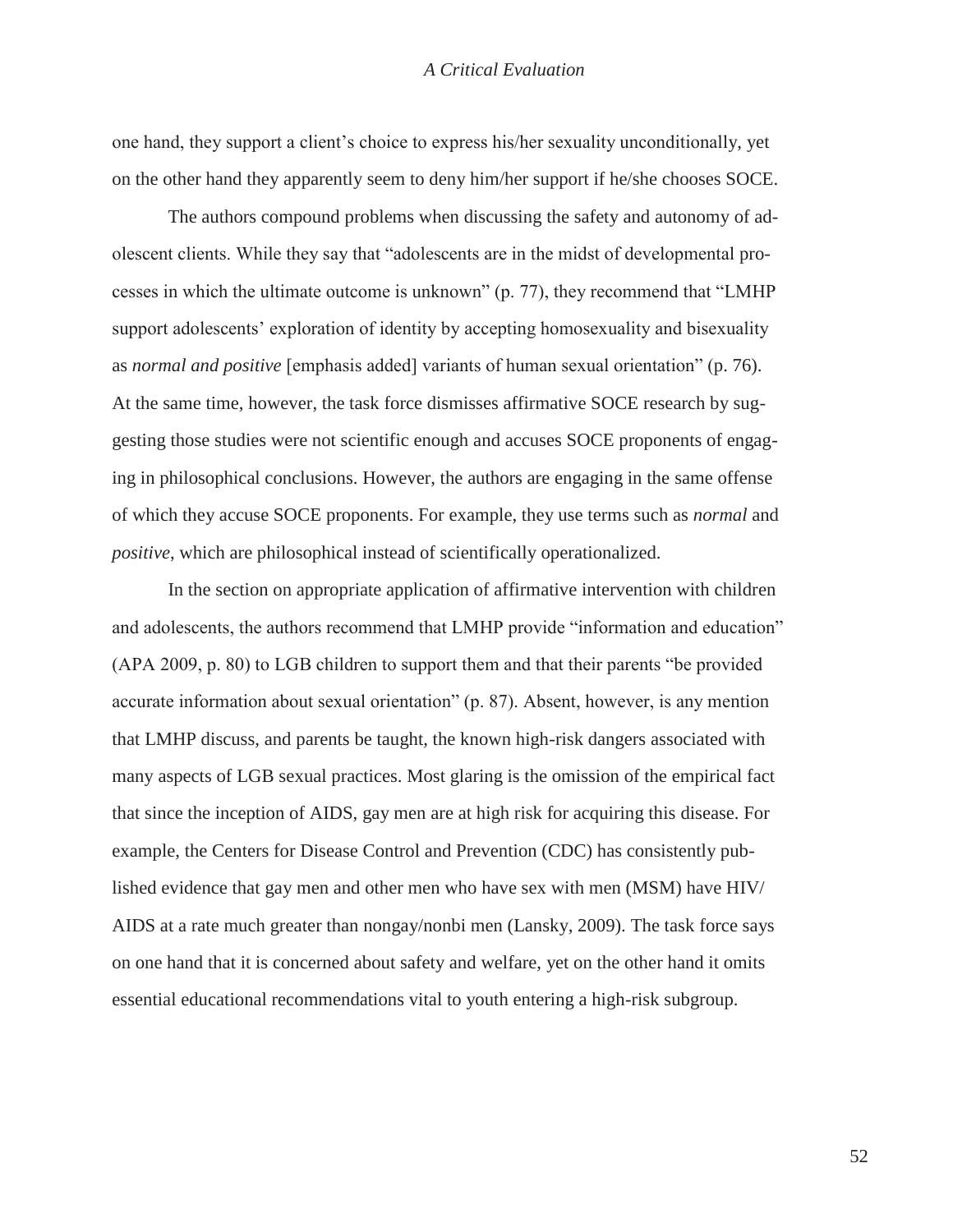#### **SOCE Efficacy**

In an effort to dismiss the efficacy of SOCE, the authors claimed information that stressed sexual orientation can be changed was based on "very limited empirical evidence" (p. 74). Their choice of language actually admits the existence of evidence, albeit what they perceived as limited. They had no substantive grounds on which to say "no evidence." Interestingly and coincidentally, to the contrary of their conclusion—and at the same 2009 APA convention where the task force released its report (APA, 2009)—an extended longitudinal study by Jones and Yarhouse (2009) was also released. Jones and Yarhouse noted that they used the "most rigorous longitudinal methodology ever applied to [the] question of sexual orientation change and possible resulting harm" (p. 4) and concluded that "the findings of this study would appear to contradict the commonly expressed view of the mental health establishment that sexual orientation is not changeable and that the attempt to change is highly likely to produce harm for those who make such an attempt" (p. 12). Neither the task force resolution nor press release took note of this; at a minimum, this data should be included as an addendum to the task force report and to the media in like manner.

#### **Definitional Problems**

*S*e*xual orientation identity* was defined in the report as what or how people label themselves, based on factors such as "individual or group affiliation" (p. 2), sexual values, and behaviors. In the report, the authors dichotomized *sexual orientation identity*  and *sexual orientation* and concluded that it was unlikely that one could change *orientation*, and that changes occur only in *identity*. To support such a contention, the task force suggested that the SOCE research it studied did not adequately distinguish between *sexual orientation* and *sexual orientation identity* (even though SOCE research exists that distinguishes between three separate aspects of sexual orientation—attraction, conduct, and self-identification). The authors conclude that SOCE research "obscured what actu-

53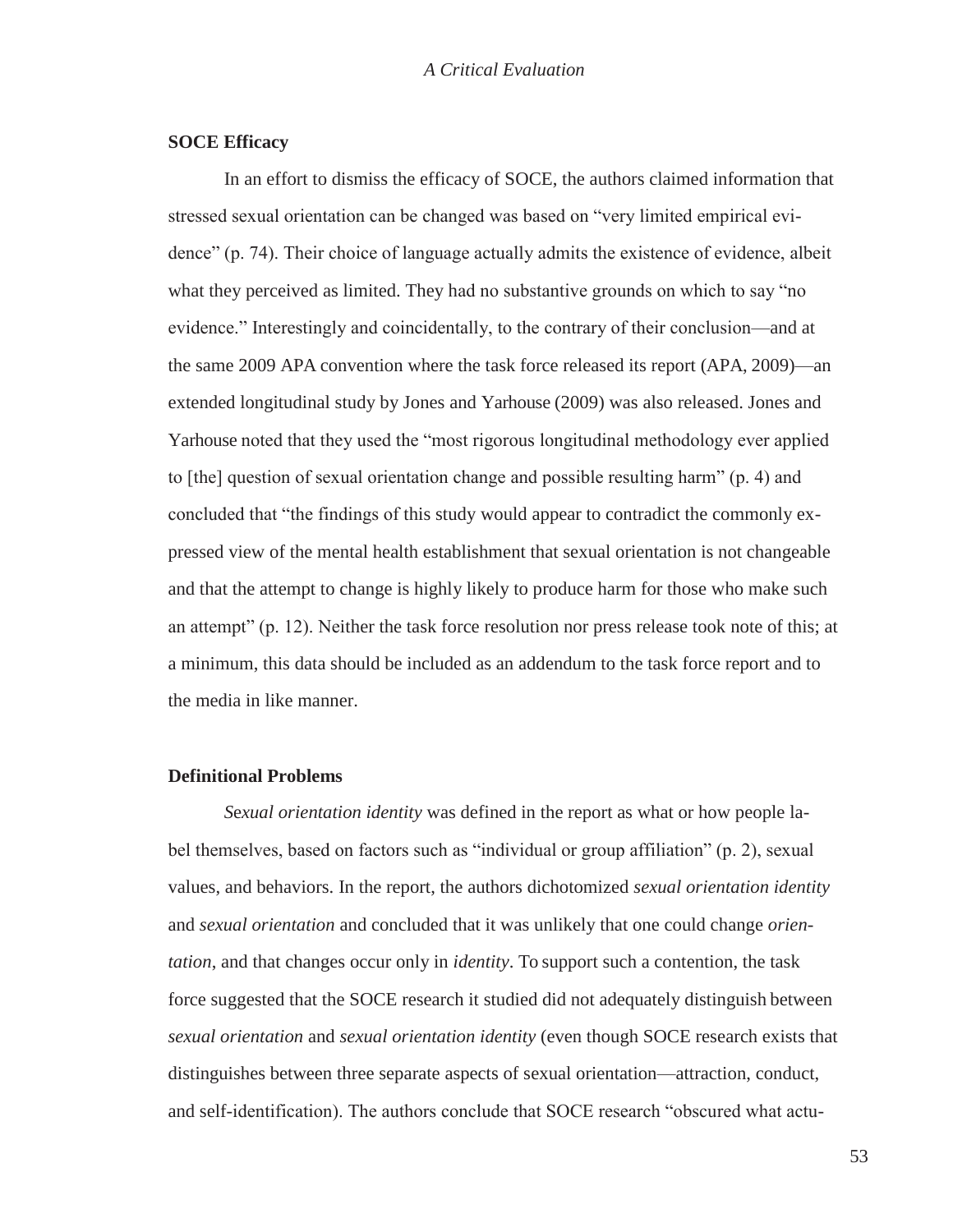ally can or cannot change in human sexuality" (APA, 2009, p. 3). At a minimum, they concede that "sexual orientation identity—not sexual orientation—appears to change via psychotherapy, support groups, and life events" (p. 63). However, in spite of its own finding that the research is *obscured* (perhaps not properly distinguishing whether all indicators changed or only some), the task force issued a press release telling mental health workers to *avoid* telling clients that they can change their sexual orientation through therapy or other treatments (APA Press Release, 2009). Since the task force concludes that the research it reviewed made it difficult to find out what can or cannot change, it would seem more appropriate to *avoid* telling clients that they can *or* cannot change their sexual orientation through therapy or other treatments.

### **Sexual Minority Stress**

The task force described *sexual minorities* as "the entire group of individuals who experience significant erotic and romantic attractions to *adult members* [emphasis added] of their own sex" (p. 1). Although it uses the term *adult* in its definition, it describes youth and adolescents as *sexual minorities* in other areas of the report.

The report*'s* authors also claim "internalized homophobia"—in other words, *minority stress* and *sexual stigma* (p. 1)—as evidence for the psychiatric vulnerability to a wide variety of mental health issues seen among nonheterosexuals. The authors claim that there is a "growing body of evidence concluding that sexual stigma" (p. 1) directed at nonheterosexuals is primarily responsible for such harm (see also p. 54). However, this "evidence" does not adhere to the same research standards requested of SOCE, and what the authors do use to support their case is from *gay affirmative* resources, again displaying inconsistent application of standards.

In an effort to find out what mechanisms—*minority stress*, environmental factors, and/or genetic factors—may elevate psychiatric vulnerabilities among nonheterosexuals, Zietsch and colleagues (2009) also attempted to find support for a *minority stress* hypoth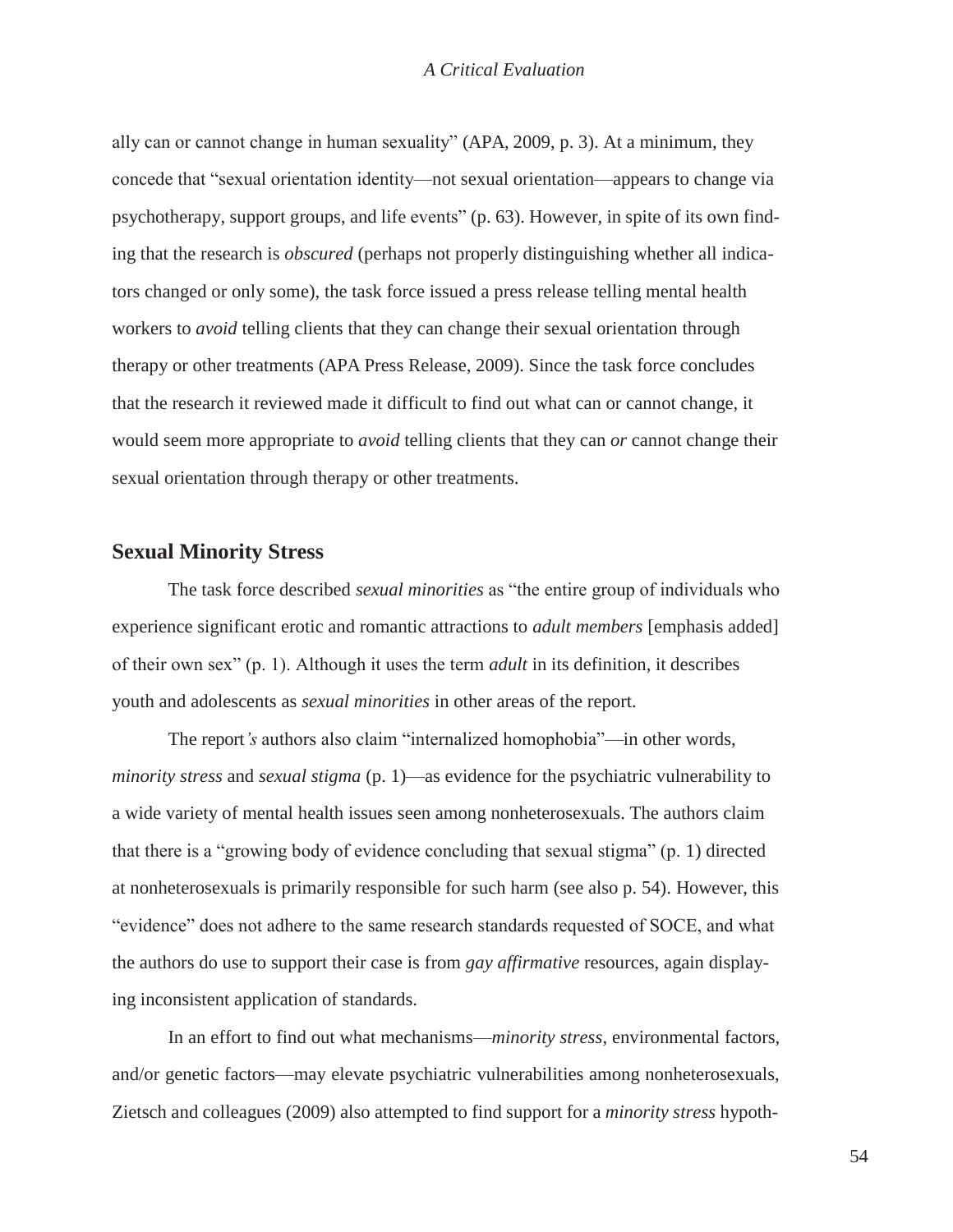esis; however, the sexual stigma hypothesis was weakened by evidence of mental health issues even in liberal, gay-affirming countries, such as the Netherlands (Sandfort et al., 2001; Zietsch et al., 2009). In fact, some studies reveal that nonheterosexuals have higher rates of psychopathology when compared to heterosexuals, regardless of *minority stress*  (Sandfort et al., 2001; Zietsch et al., 2009). There is also no conclusive evidence to support that society or other environmental factors are causal of *minority stress*.

### **Ethical Contexts**

According to the APA Ethical Principles, psychologists should refrain from taking on interests that impair their objectivity (APA, 2002). One of the task force's principle rationales for the creation of its report was that "Advocates [those who opposed SOCE (e.g., Drescher, 2003) and those who promoted SOCE (e.g., Nicolosi, 2003)] asked" for such a report (p. 12). However, when it came to assembling the task force, advocates who were preopposed to SOCE (i.e., Drescher, 2003; Glassgold, 2007) were actually chosen to be members of the task force, while no proponents of SOCE were chosen (Nicolosi, n.d.).

Although the authors said that "guidelines and standards for practice are created through a specific process that is *outside the purview* [emphasis added] of the TaskForce" (APA, 2009, footnote, p. 65), they made recommendations for public policy. Despite their own principle to not overtly influence public affairs (Tyler, 1969), this has been a recent trend for the APA. In several recent cases the APA has directly advocated for legal and policy changes (APA, 1998, 2003, 2005, 2008a). The task force undoubtedly was well aware that its report would be used as such and would be voted on by the APA's governing Council of Representatives at its annual convention. In fact, the report*'s* authors asked for such a resolution. The policy aspect was passed without much scrutiny. Likewise, it did not accomplish a survey of its own membership, the mental health profession, or the general population for approval/disapproval, nor was there an established review period for feedback, despite the fact that the voice of the APA's members is generally solicited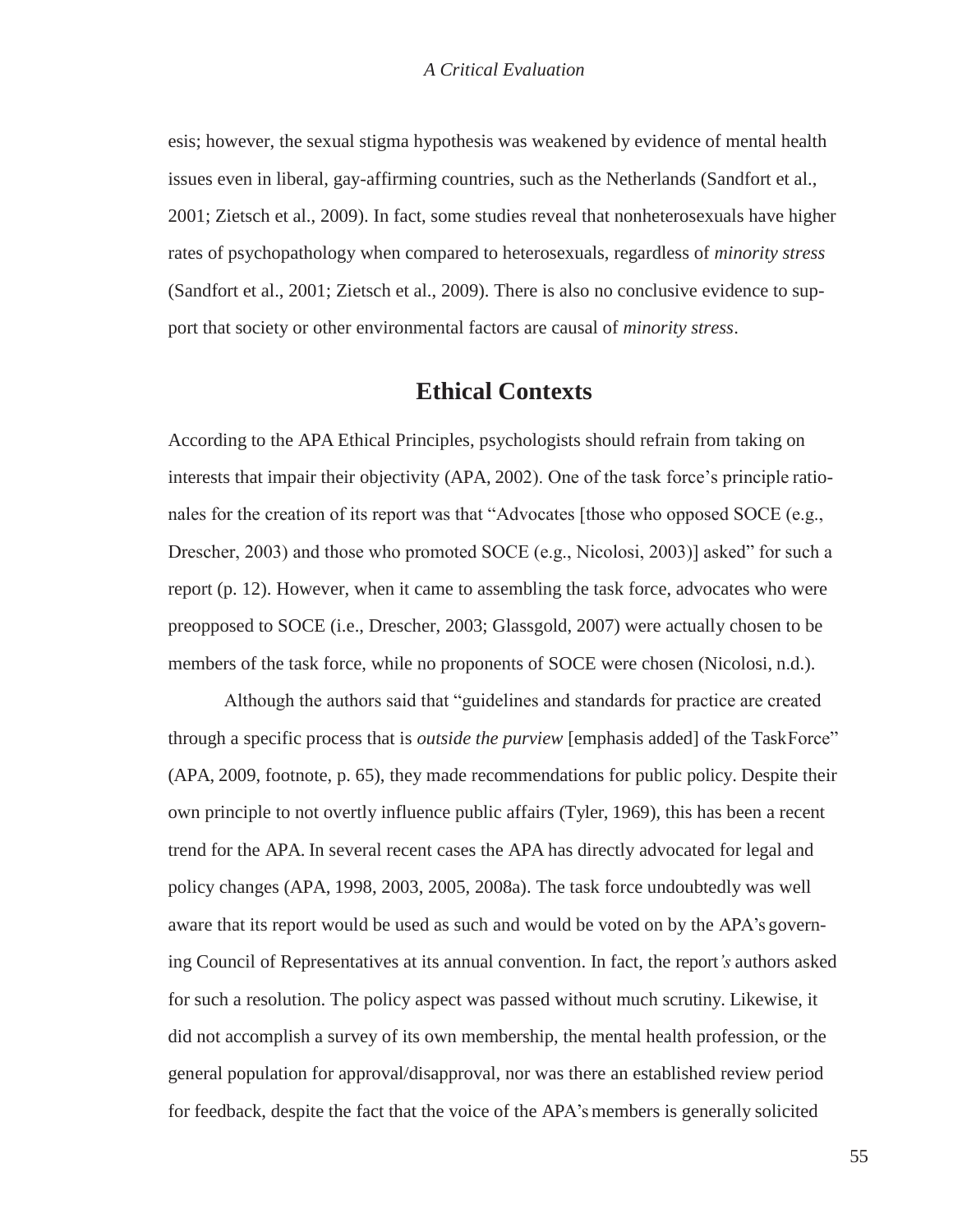when the APA governance wishes to issue a major statement or resolution on behalf of the association (APA, n.d.).

### **False Pretensions about Sexual Orientation and Biology**

In the task force report, the authors make the claim that "sexual orientation is tied to physiological drives and biological systems that are beyond conscious choice" (APA, 2009, p. 84); however, research that has tested biological origins of homosexuality is not definitive (Osmundson, 2011). The fact remains that any conclusive genetic causality for homosexuality has not been found (APA, 2008a). Such a pronouncement saying that sexual orientation is tied to physiological drives and biological systems that are beyond conscious choice can be misinterpreted by the public and could potentially influence public policy, creating an ethical concern. Such a pronouncement also contradicts the APA's own public-disseminated information regarding sexual orientation and etiology, which says:

There is no consensus among scientists about the exact reasons that an individual develops a heterosexual, bisexual, gay or lesbian orientation. Although much research has examined the possible genetic, hormonal, developmental, social, and cultural influences on sexual orientation, no findings have emerged that permit scientists to conclude that sexual orientation is determined by any particular factor or factors. Many think that nature and nurture both play complex roles. (APA, 2008b, p. 2)

The APA task force authors *assume* that those who seek SOCE will inherently be harmed (see section below) because their desire to change sexual orientation will "not fit the individual's predispositions" (APA 2009, p. 58). They further contend that a client's desire and actual ability to change is "irreconcilab[le]" (p. 58) and argue that it creates the need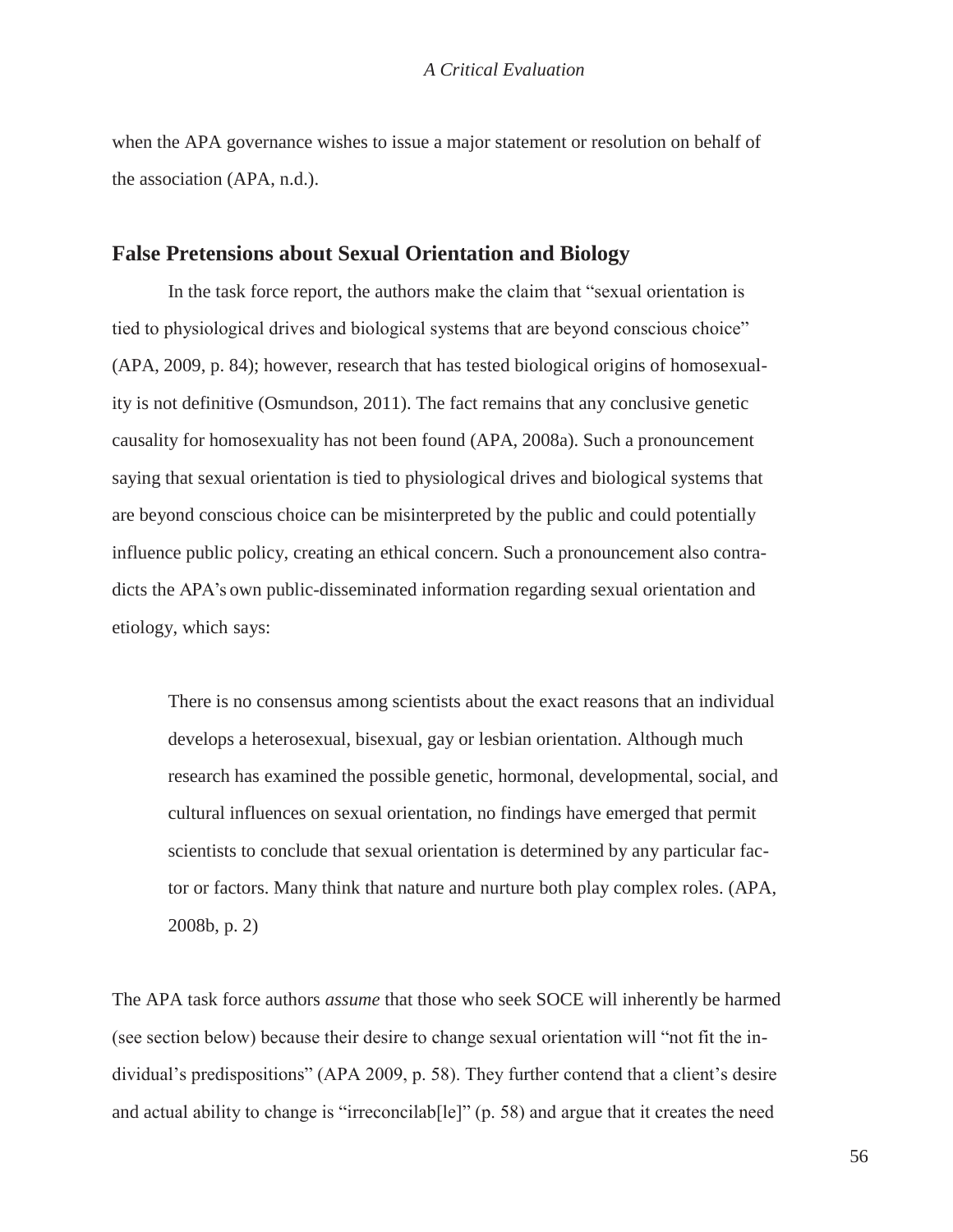for emotion-focused strategies to *affirm* sexual orientation identity. The task force's solution is that therapeutic outcomes should include helping clients "com[e] to terms with the disappointments, losses, and dissonance between psychological and emotional needs and possible and impossible selves" (p. 58). Such a position appears to take an *a priori* assumption that homosexuality is inborn and therefore immutable—in truth, however, such a contention is unsupported and contradicts the task force's own statements. It is also not fully supported by other APA members (Cummings, 2010; Jones, Rosik, Williams, & Byrd, 2010)—and, according to the APA's own Ethical Principles, the APA shouldnot make deceptive statements regarding research findings (APA, 2002).

### **Conclusions about Harm**

In their section on outcomes of "improving mental health" (APA 2009, p. 41), the authors fail to discuss those studies that demonstrate positive outcomes of SOCE. After discussing three studies from earlier research (1970–1972), the authors shift their attention to alleged *harm* from SOCE. However, by excluding numerous studies that evidence benefit rather than harm, they continue to demonstrate inconsistent standards.

The authors claim that SOCE should be avoided because "reports of harm suggest that such treatments can reinforce restricting stereotypes, increase internalized stigma, and limit a client's development" (APA 2009, p. 87). Such an opinion is based on limited research and interestingly employs the very same arguments for which they criticized SOCE studies: nonlongitudinal and flawed methodology, use of opinion pieces, inconclusive outcomes, and so forth.

The authors state that they found no study that systematically evaluated potential harm. Yet, they claim that SOCE "can produce *harm* [emphasis added]" (APA 2009, p. 83). Such claim is based on anecdotes. Conversely, as previously emphasized, they dismiss any anecdotal evidence for positive SOCE outcomes. The authors' own language sets forth an inconsistency, both in their conclusions as to evidence of perceived harm or benefit and in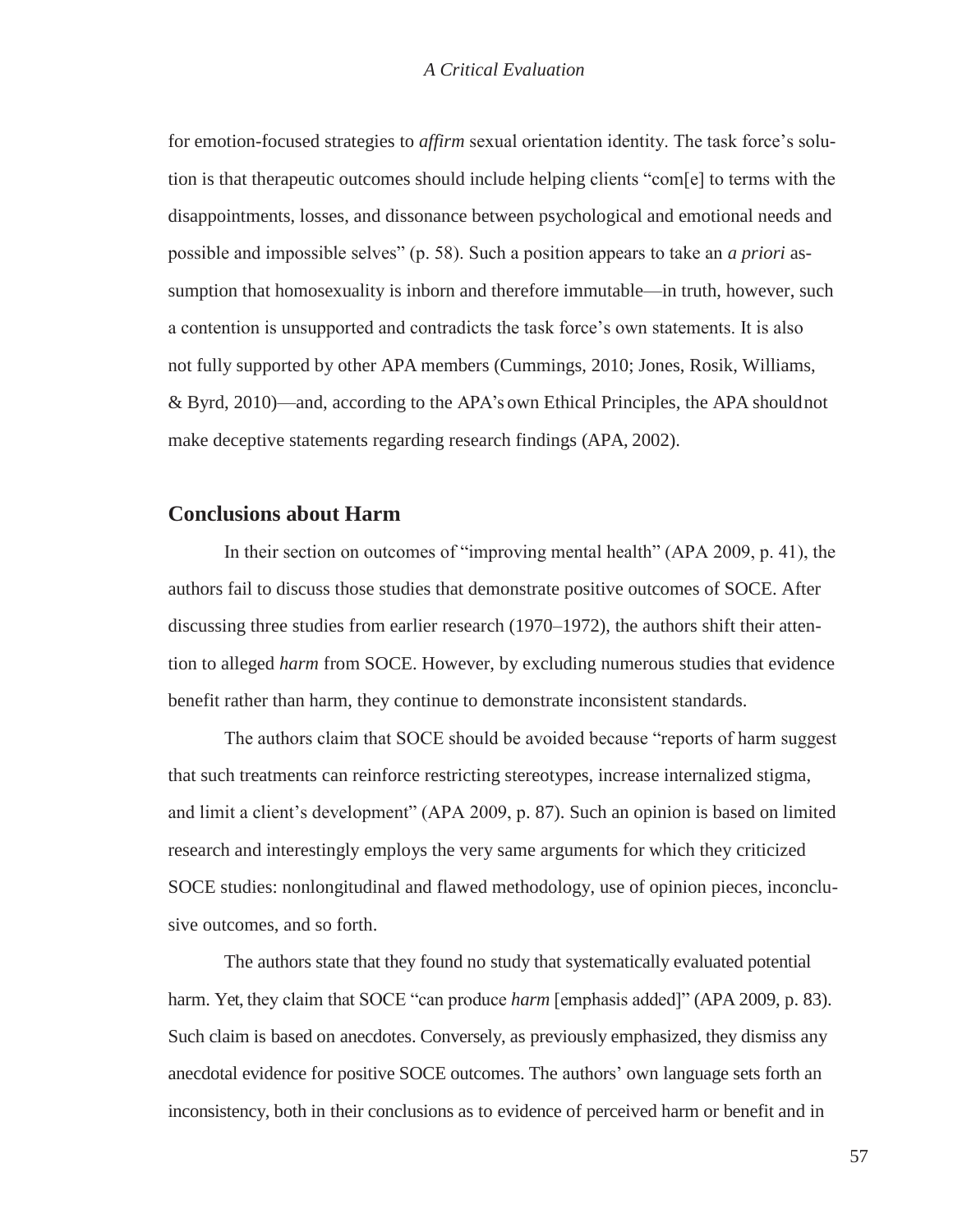their manner of presenting findings on this point. An example of a lack of consistency is seen when the report states that "some [former participants in SOCE] perceived that they had benefited from SOCE ..." (APA, 2009, p. 3), while also stating that "some [former participants in SOCE] perceived that they had been harmed [from SOCE]" (p. 3). Although the evidence cited by the task force includes a random variety of symptoms taken from individual clients' reports, the report categorically rejects SOCE studies that rely on individual self-reports of change. To present material in such a manner shows an assumptive bias, particularly when other findings of the same studies were dismissed under the notion that the results of the studies were not obtained through the rigor of true *experiment*.

The authors continually contradict themselves in this respect. For example, they say, "[studies] provide no clear indication of the prevalence of harmful outcomes among people who have undergone [SOCE]" (p. 42) due to inadequate designs, but then complete the thought by a statement that SOCE "may cause or exacerbate distress and poor mental health in some individuals, including depression and suicidal thoughts" (p. 42). If no "clear indication" about the prevalence of harmful outcomes was found and the studies were flawed, the conclusion of the authors that attempts may cause or exacerbate distress is flawed and presents ethical concerns. The use of language to precondition the reader to a desired conclusion of the task force is evident. Another example is where the task force authors discuss twelve studies in which anecdotal cases of harm were reported. They claim that "we found that there was *some* [emphasis added] evidence to indicate that individuals experience harm from SOCE" (APA, 2009, p. 43), but then they cite at least fifty-five studies where the evidence reportedly related to patients who reduced homosexuality. To buttress their conclusions, the authors describe these latter outcomes as "rare" and stated that "few studies provided strong evidence" (p. 43) of the efficacy of SOCE. Note the use of the word *some*  to evidence harm from a lesser number of cases and the words *few* and *rare* to describe the greater number of cases that suggested benefit (e.g., "*some* evidence…harm" vs. "*few* studies . . . evidence . . . changes" [p. 43, emphasis added]).

58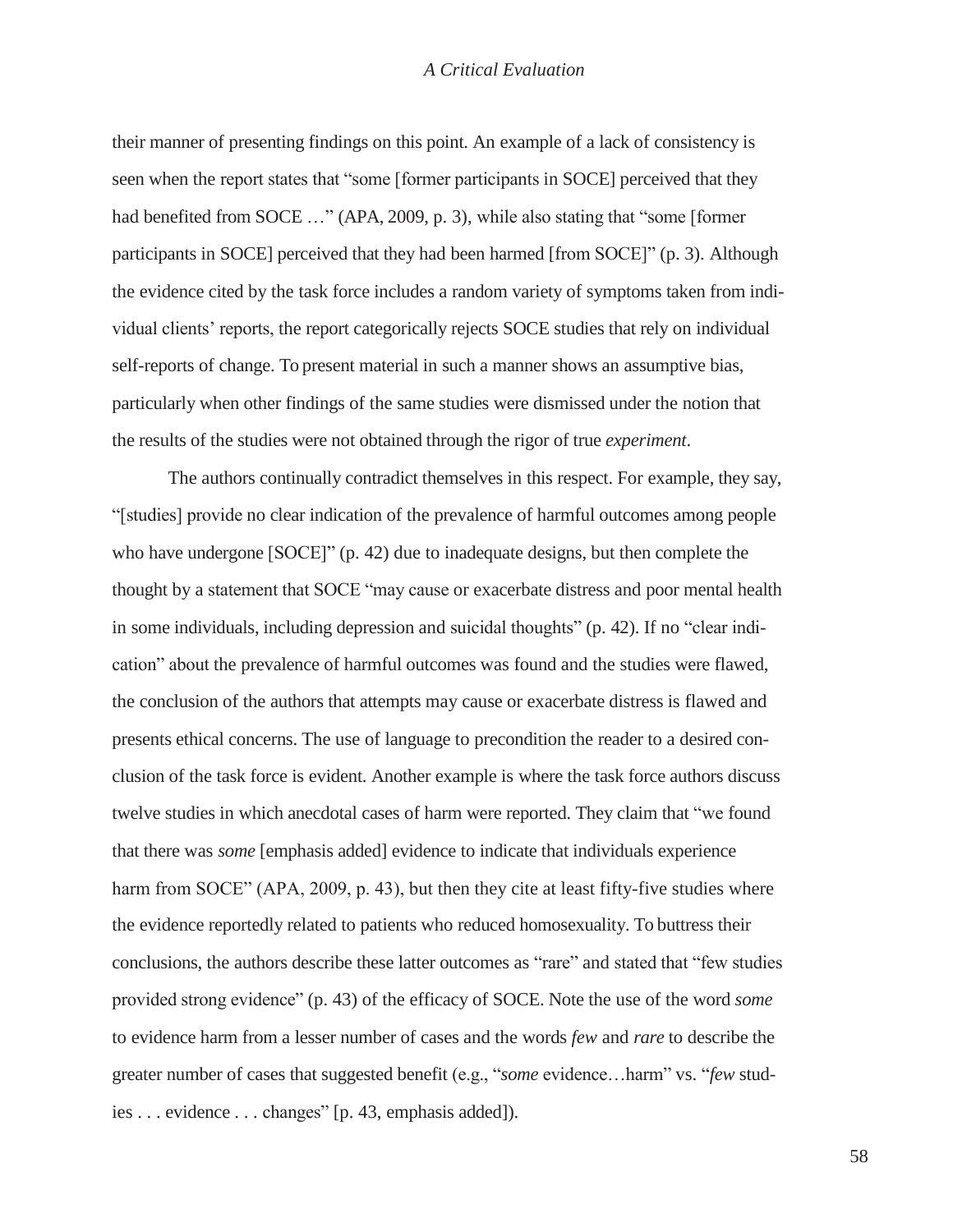### **The Role of Media**

Even though participants in some recent studies reported beneficial effects of SOCE, such as a perceived change in their sexual orientation, the APA stated in its press release that "mental health professionals should avoid telling clients that they can change their sexual orientation through therapy or other treatments" and that sexual orientation "was unlikely to change" (APA Press Release, 2009, p. 1). However, the APA claim is contraindicated by other reports that document sexual orientation change (Cummings, 2010; Hughes, 2006; Jones & Yarhouse, 2007, 2011; Phelan, Whitehead, & Sutton, 2009; and Throckmorton, 1998). The APA's press release clearly leads to media fabrications. For example, after receiving the press release, the *Los Angeles Times*  headlined: "Psychologists say sexual orientation *can't* [emphasis added] be changed through therapy" (Maugh, 2009, n.p.). Note the use of the word *can't*. While the APA cannot completely control how the media interpreted its press release, it does have an obligation to correct such errors. It states in its own Ethics Code that when its research is misinterpreted or misquoted, it should take reasonable steps to correct the misinterpretation (APA, 2002).

The task force states that research on SOCE *can go forward*, as long as it is done with "high-quality measures" (APA, 2009, p. 6). At the same time, the authors recommend that practitioners refrain from attempting to alter sexual orientation because they do not believe it is appropriate to foster expectations that SOCE works. However, this begs the question of how SOCE can meet research standards if the advice by the task force is designed to dissuade its practice.

The resolutions recommended by the task force and subsequently approved by the APA's governing Council of Representatives—as well as subsequent reports in the news media—appear to contradict the APA's own Ethics Code (APA, 2002). They also appear to contradict and the APA's adopted Leona Tyler Principle (Tyler, 1969), which obligates the APA to support client self-determination and to not mislead the public with data that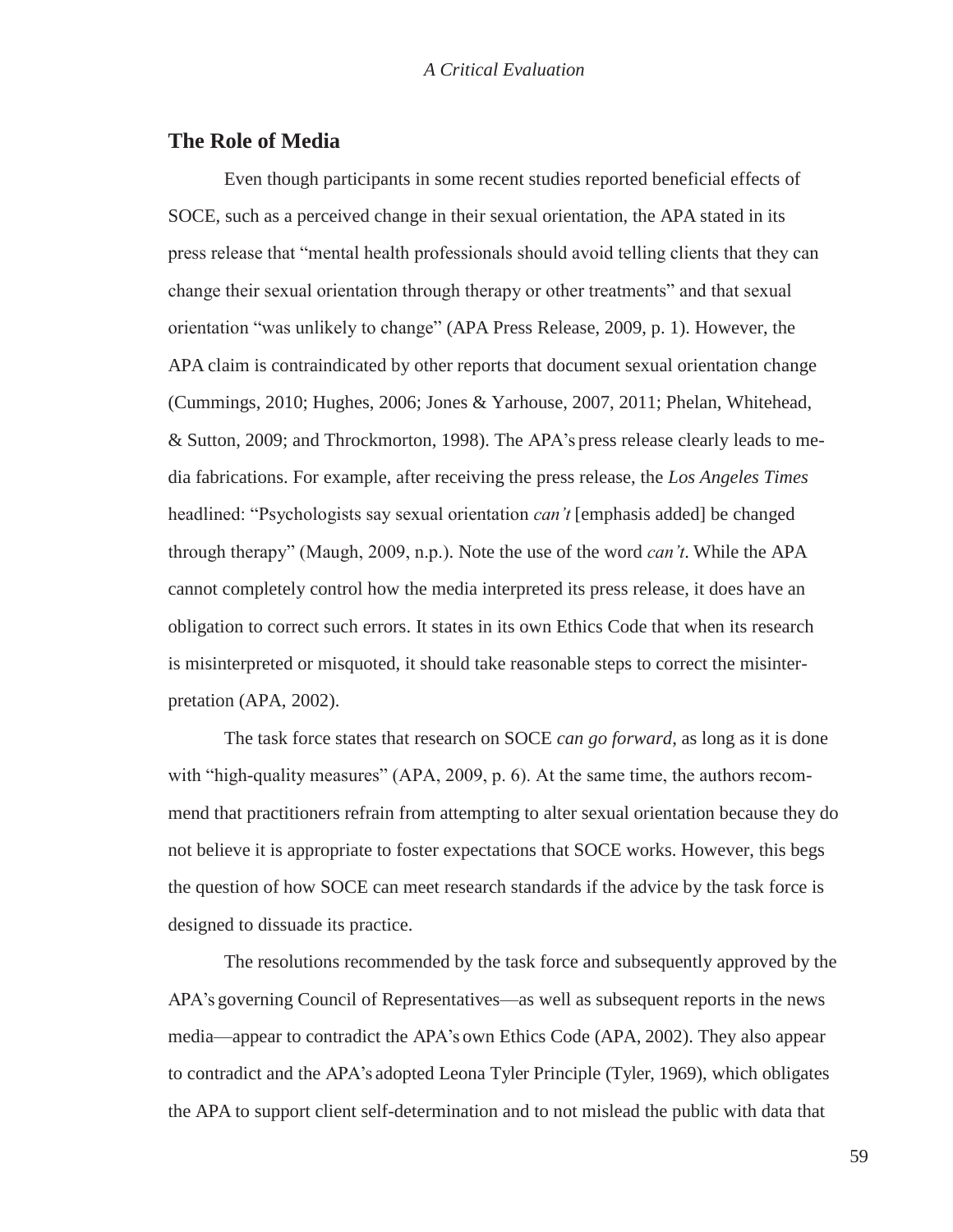supports bias agendas meant to persuade policy. In the context of the APA's Leona Tyler Principle, it is not only important to determine what science can or cannot say but that ethicality and diversity be abided (A. D. Byrd, as cited in Cummings, 2010). It is misleading when SOCE is painted as harmful in the absence of conclusive, randomized, comparison studies that prove otherwise. It is misleading to say sexual minority status is tied to biological systems that are beyond conscious choice, when in fact this has not been conclusively supported in the research.

Finally, the contexts of ethics need not be taken lightly when there are implications for influencing public policy and applied therapeutic changes.

# **Concluding Discussion**

The APA task force's sensitivity to put forth efforts to understand the studies relevant to SOCE are commendable. However, many concerns surfaced when we evaluated the report within the context of a methodological, clinical, and ethical framework. In sum, the task force did not consider all the relevant literature; they admit the population who sought SOCE is largely *unknown*; they utilize inconsistent standards; and the evidence they chose to use is no better than the evidence they use to discredit SOCE. They do not ascribe the same standards for SOCE—the need for strong empirical rigor—as they do for gay affirmative therapy, family dysfunction of sexual minorities, psychopathology of sexual minorities, and sexual minority stress.

Moreover, the task force admits that its report is not substantive enough to make any conclusive and definitive recommendations about the efficacy and safety of SOCE. Yet, the task force states that it would be inappropriate to recommend that LMHPs use SOCE, despite the APA's *Ethical Principles of Psychologists and Code of Conduct*, which states that psychologists should respect the rights of client self-determination (APA, 2002). We concur with a prior critique of the task force report that found the report problematic both in its overly scrupulous application of methodological rigor to the SOCE and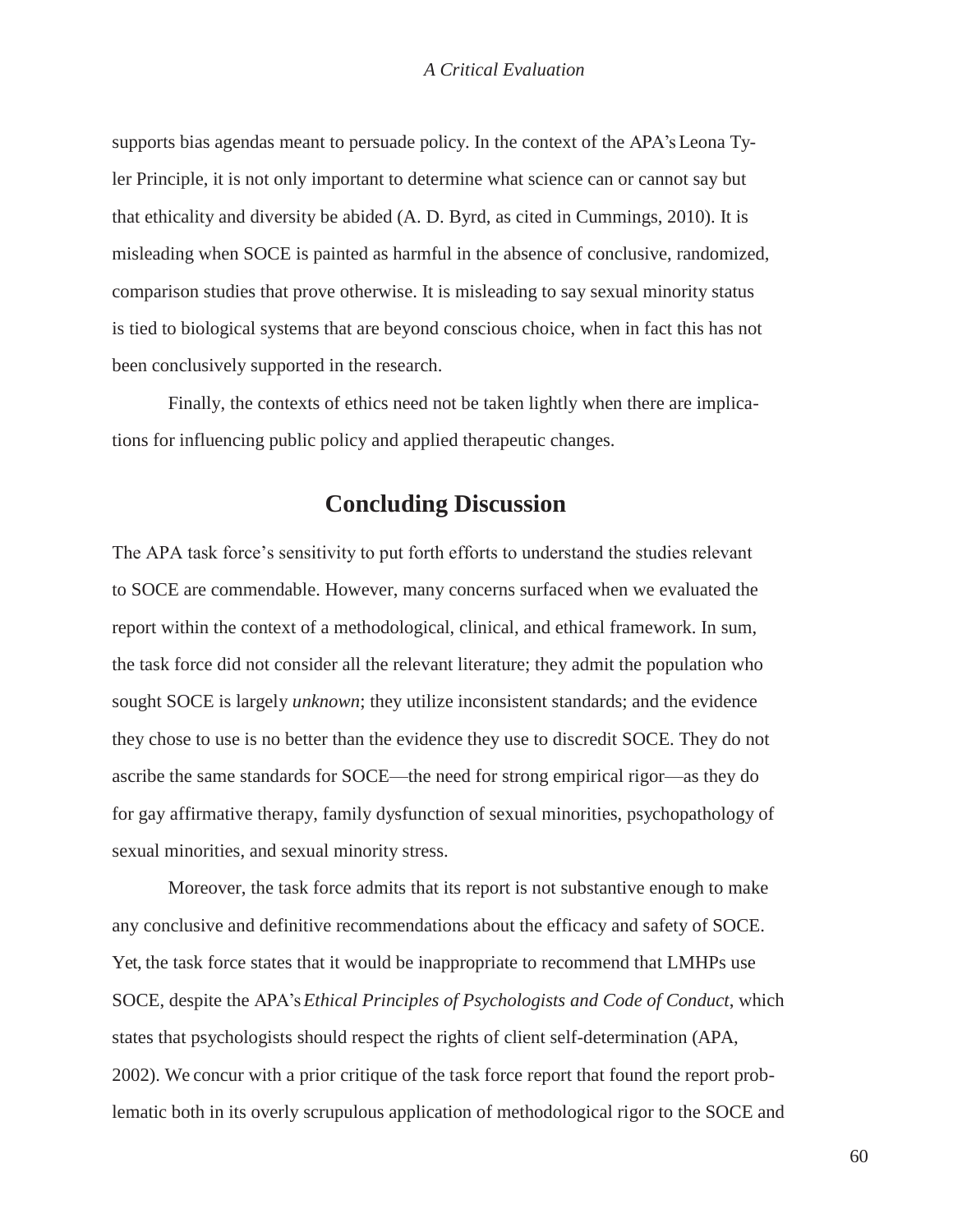its failure to apply enough rigors to a number of other issues on which it touches (Jones et al., 2010; Rosik, 2012). It is not unusual that an APA task force report, albeit on a different subject matter, has been critiqued and fallen short when independently reviewed (Coleman, 2008).

The task force accuses the authors of literature dealing with SOCE to have made "inappropriate conclusions drawn from data" (p. 90), and it goes into a discussion about how studies with social implications need to be held to high standards due to their potential influence on policymakers and the public. It also says that misleading information can have serious costs. Yet this criticism mirrors the errors of the task force report. The task force issued a press release telling mental health workers they should *avoid* telling clients that they can change their sexual orientation through therapy or other treatments (APA Press Release, 2009). Since research has made it difficult to find out what can or cannot change, it would seem ethically appropriate to *avoid* telling clients whether they can *or*  cannot change their sexual orientation through therapy or other treatments. Likewise, it would be appropriate to correct the media they have influenced to purport headlines that sexual orientation "can't" change (Maugh, 2009). This approach would be more compatible to the APA's Ethics Code (APA, 2002) and the APA's adopted Leona Tyler Principle (Tyler, 1969), which obligate the APA to support client self-determination and to not mislead the public or persuade public policy.

While the task force suggested that SOCE is unlikely to produce change in sexual orientation and can even be harmful, its own review of the research revealed insufficient evidence to say whether or not harm resulted from SOCE—or even whether sexual orientation can or cannot be changed. In fact, it contended that "the research on SOCE . . . has not answered basic questions of whether or not it is safe or effective and for whom" (p. 90) and "there are no studies of adequate rigor to conclude whether or not recent SOCE do or do not work to change a person's sexual orientation" (p. 120). Thus, for the authors to make positional recommendations with policy implications based on evidence that they admit is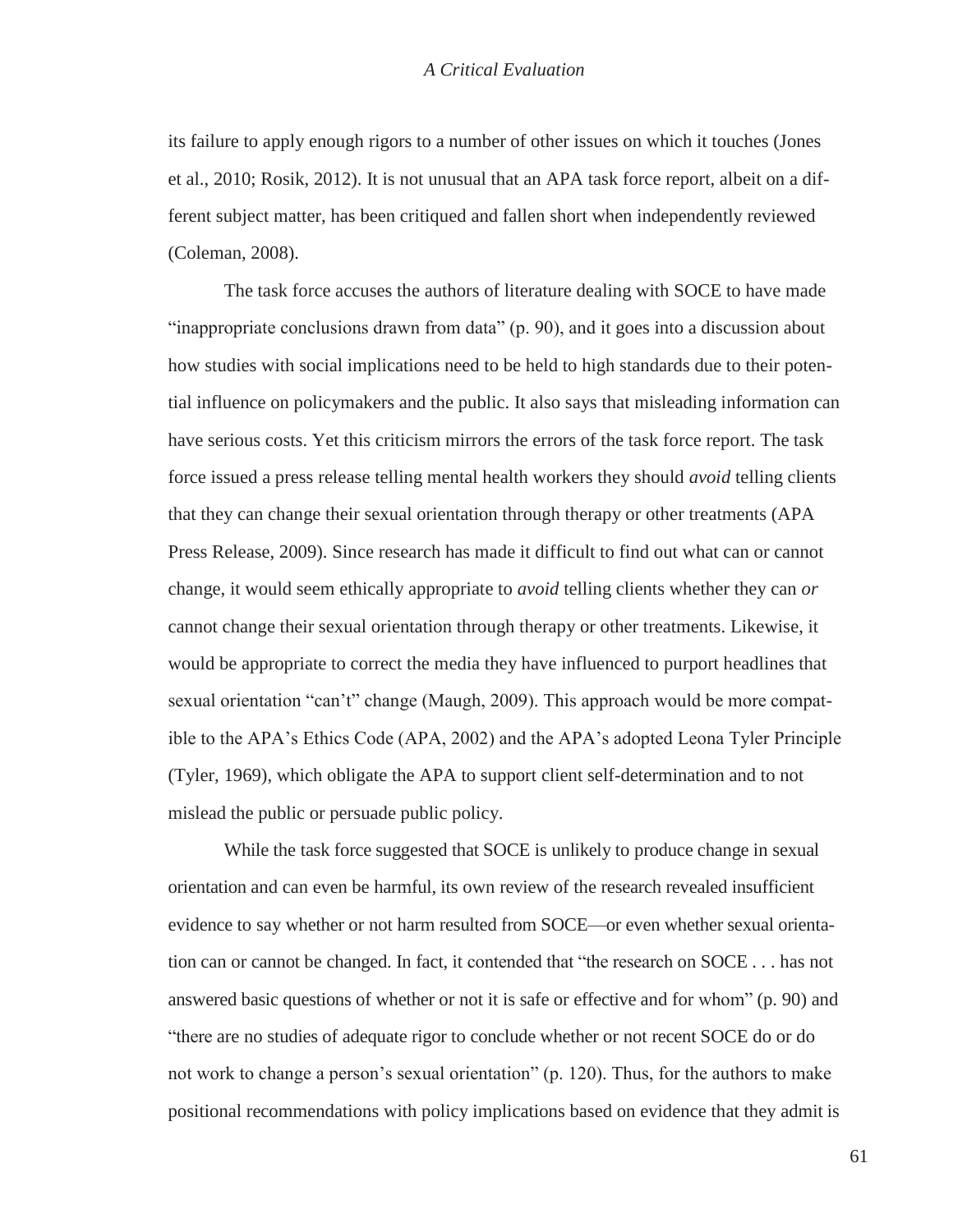not definitive presents potential ethical problems for both the public and the mental health profession. Likewise, while they say studies that support SOCE lack adequate rigor, their support for gay affirmative approaches have not been tested with equal empirical rigor.

After a review of the research literature pertaining to SOCE, the task force concludes that those studies were either poorly designed or contained serious methodological flaws and lacked empirical rigor. As such, it recommends against SOCE in its published report. This seems to suggest a straw man argument: Since SOCE lacks adequate scientific rigor, it is therefore inadequate.

Further, because the resolutions come from an authoritative organization, they hold the risk of being perceived by lawmakers and state licensing boards as *policy* and therefore by proxy prescriptive to LMHP practice. A case in point is where the task force report is currently being used as a reference for proposed California Senate Bill 1172 that would ban psychotherapists from offering SOCE to clients under the age of eighteen, regardless of clients' and their parents' wishes. This bill states that "sexual orientation change efforts pose critical health risks," claiming—falsely—that the task force report supports this assertion (Senate Bill 1172, 2012, p. 1).1

Lawmakers and state licensing boards who use the task force findings as *policy* and therefore by proxy prescriptive to LMHP practice—could potentially create legal entanglements for LMHP, particularly those who follow a conservative religious framework (DeBoer, 2009). Any *policy* based on the task force report that favors *gay affirming psychotherapy* while abandoning one that is more compatible with a conservative religious worldview will burden the prior religious practices of some and presents any potential *policy* as unconstitutional (DeBoer, 2009). What DeBoers (2009) means is that the true practice of free exercise will have to include "the incorporation of conscience"

<sup>1</sup> Each time SB 1172 has come up for vote, both in committee and before the California Senate and Assembly, elements of the bill have changed. The key provision banning the practice of SOCE for minors has consistently remained. After having passed both houses of the California legislature, SB 1172 was enrolled on September 5, 2012, and was sent to the governor for authorization.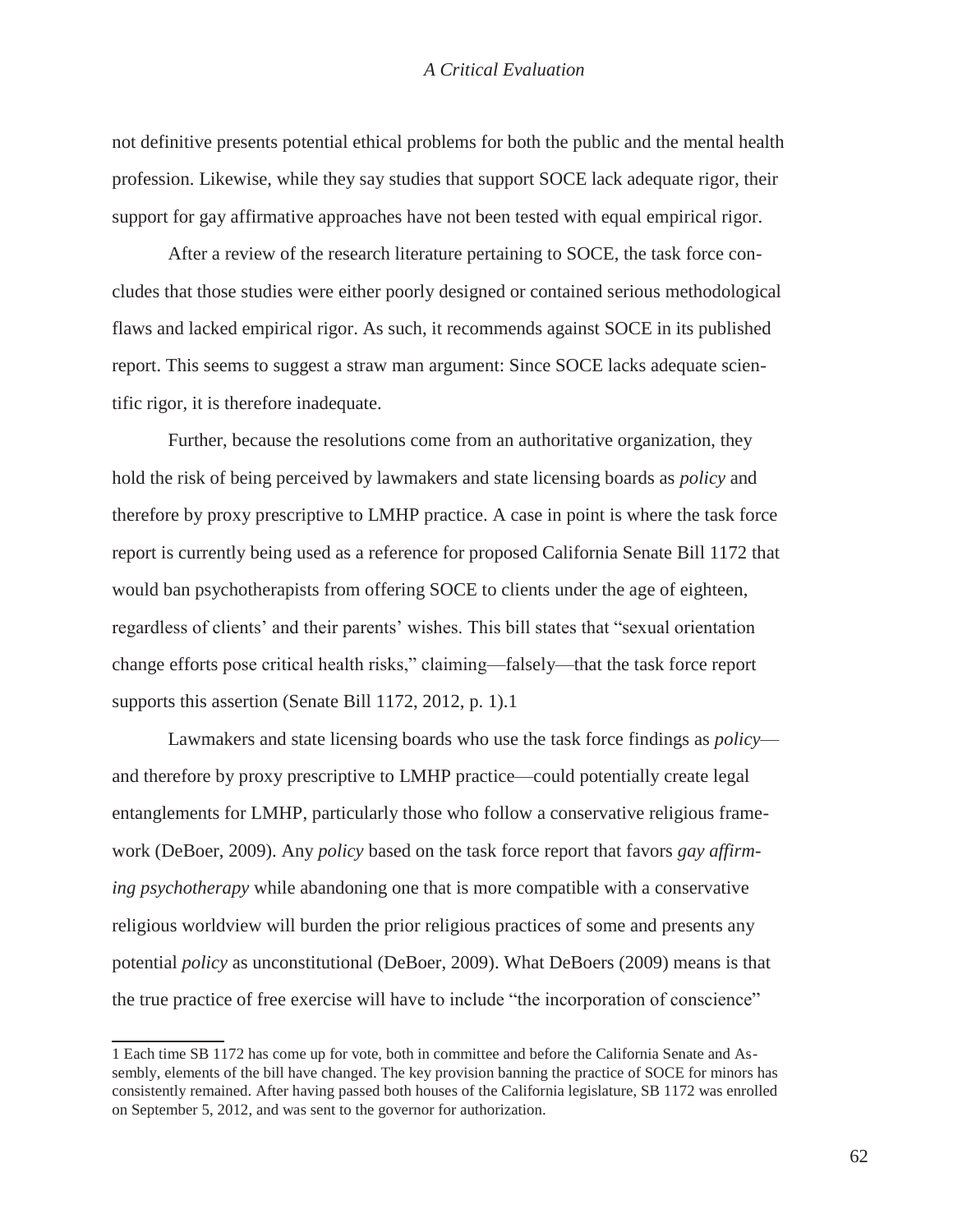(p. 430), and therefore clients will have "freedom to pursue [a] full range of counseling approaches, including change therapy or sexual identity therapy" (p. 430).

Finally, it is recommended that the APA task force report, with its voted resolutions and press release, be cautiously reviewed in light of our evaluation so as not to mislead the media, the public, and the mental health profession, and by such actions impede certain clients from receiving treatment respectful to their personal values and preferences.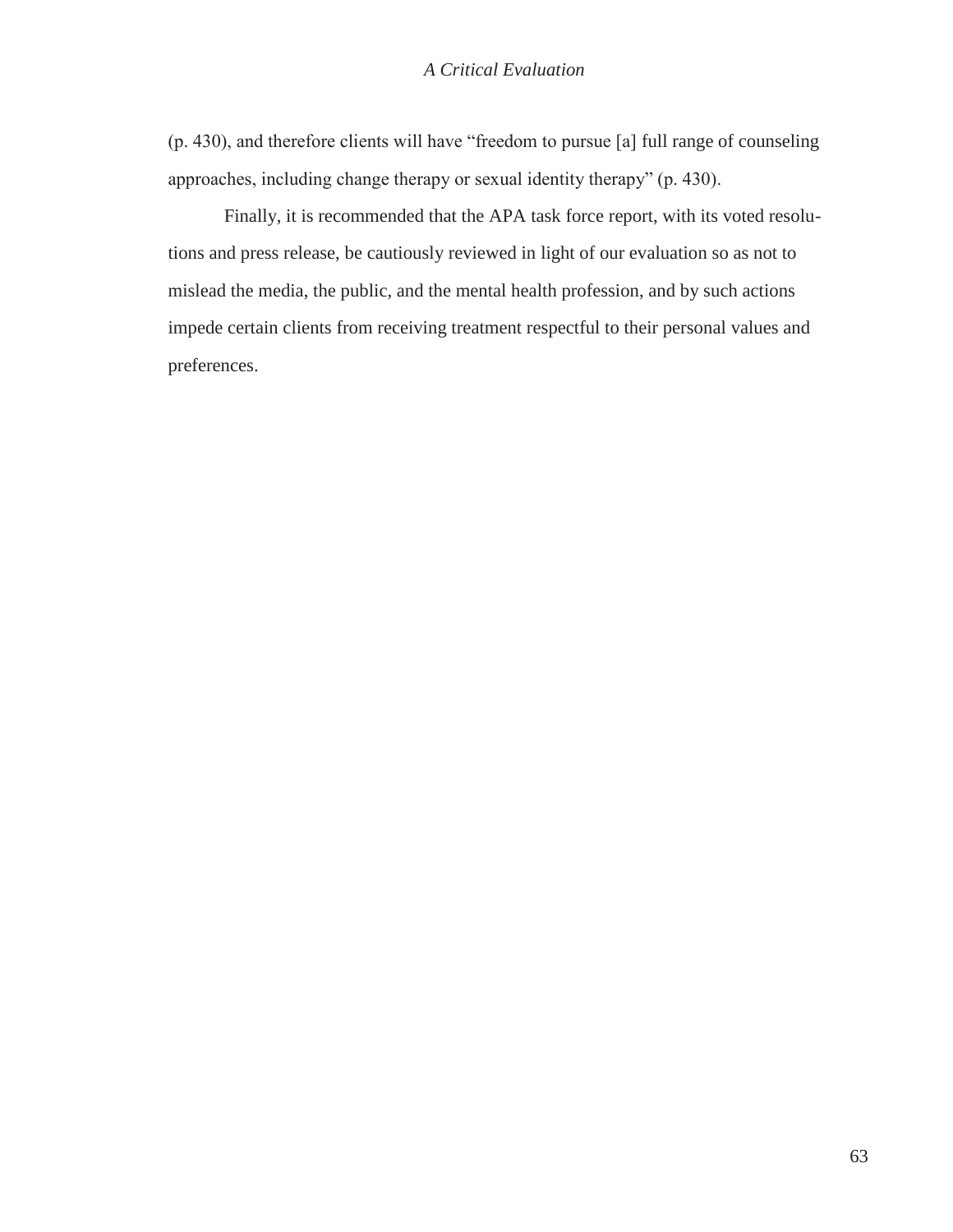# **References**

- American Psychiatric Association. (1973). *Homosexuality and civil rights: Position statement.* Retrieved from [http://www.psych.org/edu/other\\_res/lib\\_archives](http://www.psych.org/edu/other_res/lib_archives) /archives/197310.pdf
- American Psychological Association. (1998). Appropriate therapeutic responses to sexual orientation in the proceedings of the American Psychological Association, Incorporated, for the legislative year 1997. *American Psychologist, 53*(8), 882–939.
- American Psychological Association. (2002). *Ethical principles of psychologists and code of conduct*. Washington, DC: Author. Retrieved from [http://www.apa.org](http://www.apa.org/) /ethics/code/index.aspx
- American Psychological Association. (2003). *Lawrence vs. Texas: Brief for amicus curiae, Supreme Court of the United States*. Retrieved from [http://www.apa.org](http://www.apa.org/) /pi/lgbc/policy/amicusbriefs.html#lawrence
- American Psychological Association. (2005). *Policy statements on lesbian, gay, and bisexual concerns*. Retrieved from [www.apa.org/pi/lgbc/policy/pshome.html](http://www.apa.org/pi/lgbc/policy/pshome.html)
- American Psychological Association. (2008a). Resolution rejecting intelligent design as scientific and reaffirming support for evolutionary theory. *American Psychologist, 63*, 426–427.
- American Psychological Association. (2008b). *Answers to your questions: For a better understanding of sexual orientation and homosexuality*. Retrieved from <http://www.apa.org/topics/sexuality/sorientation.pdf>
- American Psychological Association. (n.d.). *Members to vote on bylaws amendments*. Retrieved from<http://www.apa.org/monitor/2008/10/bylaws.aspx>
- American Psychological Association Press Release of the Task Force on Appropriate Therapeutic Responses to Sexual Orientation. (2009). Retrieved from [http://www](http://www/) .apa.org/releases/therapeutic.html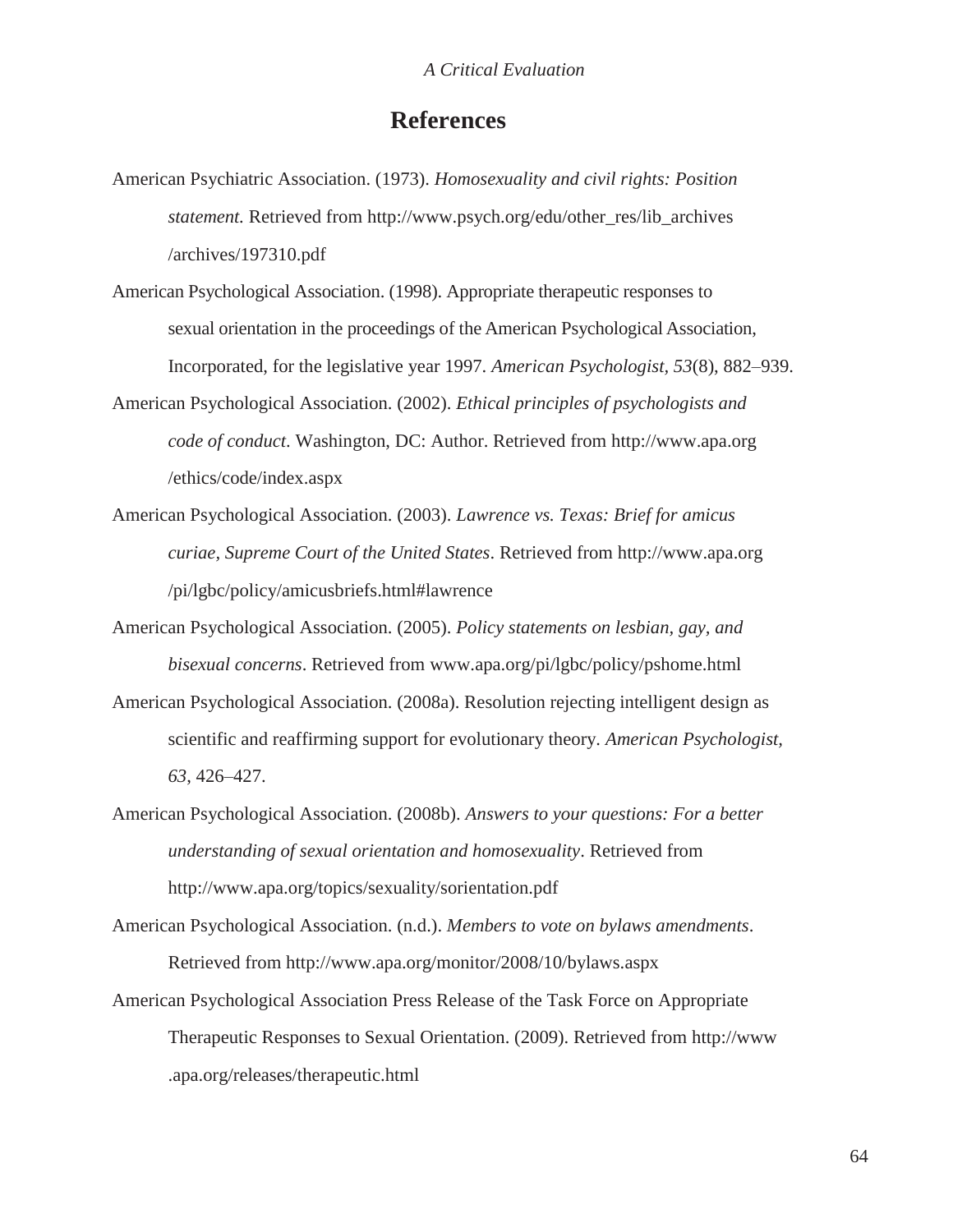- American Psychological Association Task Force on Appropriate Therapeutic Responses to Sexual Orientation. (2009). *Report of the Task Force on Appropriate Therapeutic Responses to Sexual Orientation*. Retrieved from [http://www.apa.org](http://www.apa.org/) /pi/lgbc/publications/therapeutic-response.pdf
- Bayer, R. (1987). *Homosexuality and American psychiatry: The politics of diagnosis*. New York, NY: Basic Books.
- Beiber, I., Dain, H. J., Dince, P. R., Drellich, M. G., Grand, H. G., Gundlach, R. R., Kremer, M. W., Rifkin, A. H., Wilbur, C. B., and Bieber, T. B. (1962). *Homosexuality: A psychoanalytic study*. New York, NY: Basic Books.
- Byrd, A.D., Nicolosi, J., & Potts, R. W. (2008). Clients' perceptions of how reorientation therapy and self-help can promote changes in sexual orientation. *Psychological*  report*s, 102,* 3–28.
- Caprio, F. S. (1954). *Female homosexuality: A psychodynamic study of lesbianism*. New York: Citadel Press.
- Cates, J. A. (2007). Identity in crisis: Spirituality and homosexuality in adolescence. *Child and Adolescent Social Work Journal, 24,* 369–383.
- Coleman, P. K. (2008). Critique of the *APA Task Force on Abortion and Mental Health*. Retrieved from<http://www.aaplog.org/american-issues-2/abortion-and-mental> -health/analysis-of-the-apa-task-force-on-abortion-and-mental-health-by-drpriscilla-coleman/
- Crary, D. (2009, August 5). Psychologists repudiate gay-to-straight therapy. *The Associated Press*. Retrieved from<http://i.abcnews.com/US/wireStory?id=8263890>
- Cummings, N. A. (2010). Sexual orientation, faith tradition, and the disappearance of the Leona Tyler Principle. *The General Psychologist, 45*(1), 44–47.
- DeBoer, E. K. (2009). Sex, psychology, and the religious "Gerrymander": Why the APA's forthcoming policy could hurt religious freedom. *Regent University Law Review, 21,* 407–433.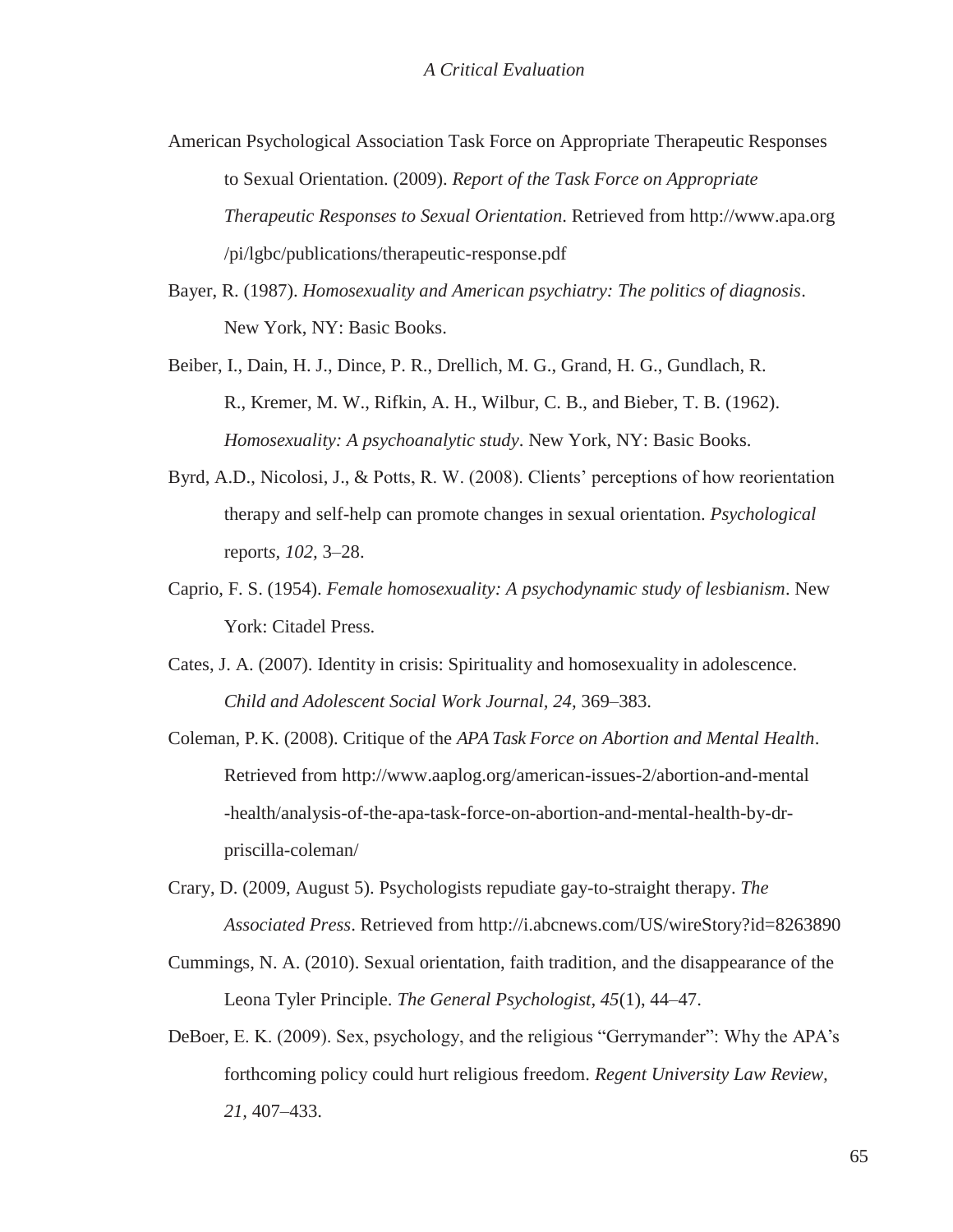- Drescher, J. (2003). The Spitzer study and the culture wars. *Archives of Sexual Behavior, 32,* 431–432.
- Ellis, A. (1959). A homosexual treated with rational therapy. *Journal of Clinical Psychology, 15* (3), 338–343.
- Ford, C. S., & Beach, F. A. (1951). *Patterns of sexual behavior*. New York, NY: Harper & Row.
- Glassgold, J. M. (2007). *Activism in LGBT psychotherapy*. New York, NY: Harrington Park Press.
- Gonsiorek, J. C. (1991). The empirical basis for the demise of the illness model of homosexuality. In J. C. Gonsiorek & J.D. Weinrich (Eds.), *Homosexuality: Research implications for public policy* (pp. 115–136). Newbury Park, CA: Sage.
- Gordon, A. (1930). The history of a homosexual: His difficulties and triumphs. *Medical Journal and Record, 131,* 152–156.
- Hadfield, J. A. (1966). Origins of homosexuality. *British Medical Journal, 7,* 678.
- Hatterer, L. (1970). *Changing homosexuality in the male*. New York, NY: McGraw Hill.
- Hooker, E. A. (1957). The adjustment of the male overt homosexual. *Journal of Projective Techniques, 21,* 18–31.
- Hughes, J. R. (2006). A general review of recent reports on homosexuality and lesbianism. *Sexuality and Disability, 24*(4), 195–205.
- Jones, S. L., Rosik, C. H., Williams, R. N., & Byrd, A.D. (2010). A scientific, conceptual, and ethical critique of the report of the APA task force on Sexual Orientation. *The General Psychologist, 45*(2), 7–18.
- Jones, S. L., & Yarhouse, M. A. (2007). *Ex gays? A longitudinal study of religiously mediated change in sexual orientation*. Downers Grove, IL: InterVarsity Press.
- Jones, S. L., & Yarhouse, M. A. (2009, August). Ex gays: An extended longitudinal study of attempted religiously mediated change in sexual orientation. In A. D. Byrd (Chair), *Sexual Orientation and Faith Tradition: A test of the Leona Tyler*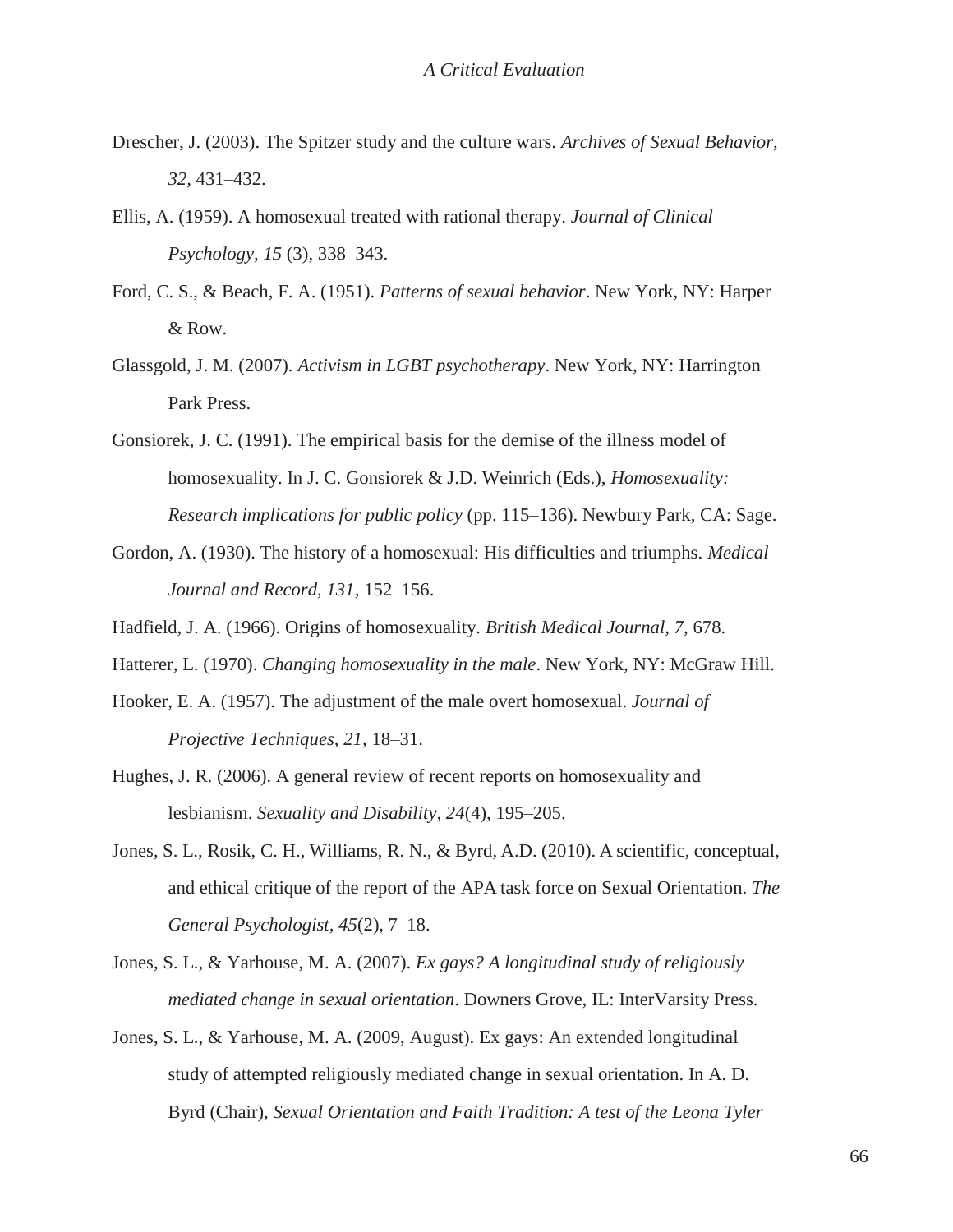*Principle*. Symposium conducted at the American Psychological Association Annual Convention, Toronto, Canada.

- Jones, S. L., & Yarhouse, M. A. (2011). A longitudinal study of attempted religiously mediated sexual orientation change. *Journal of Sex and Martial Therapy, 37,*  404–427.
- Kinsey, A. C., Pomeroy, W. B., & Martin, C. E. (1948). *Sexual behavior in the human male*. Philadelphia, PA: W. B. Saunders.
- Kurdek, L.A. (2004). Are gay and lesbian cohabiting couples *really* different from heterosexual married couples? *Journal of Marriage and Family, 66,*880–900.
- Lansky, A. (2009). *Future directions and updates from the division of HIV/AIDS prevention: Surveillance, epidemiology, and laboratory science*. National HIV Prevention Conference (Aug 24, 2009, Atlanta, GA). Retrieved from [http://media](http://media/) .champnetwork.org/2009/09-September/2009-09-23.StrategyLab/NHPCPL.amy .lansky.pdf
- Lyons, A. P., & Lyons, H. (2004). *Irregular connections: A history of anthropology and sexuality*. Lincoln, NE: University of Nebraska Press.
- Lung, F. W., & Shu, B. C. (2007). Father-son attachment and sexual partner orientation in Taiwan. *Comprehensive Psychiatry, 48,* 20–26.
- MacIntosh, H. (1994). Attitudes and experiences of psychoanalysis in analyzing homosexual patients. *Journal of the American Psychoanalytic Association, 42,*  1183–1207.
- Maugh, T. H. II. (2009, August 5). Psychologists say sexual orientation can't be changed through therapy. *Los Angeles Times*. Retrieved from http:// latimesblogs.latimes.com/.../2009/.../psychologists-sexual-orientation-cant-be -changed-through-therapy.html
- McCord, J., McCord, W., & Thurber, E. (1962). Some effects of parental absence on male children. *Journal of Abnormal and Social Psychology, 64,* 361–369.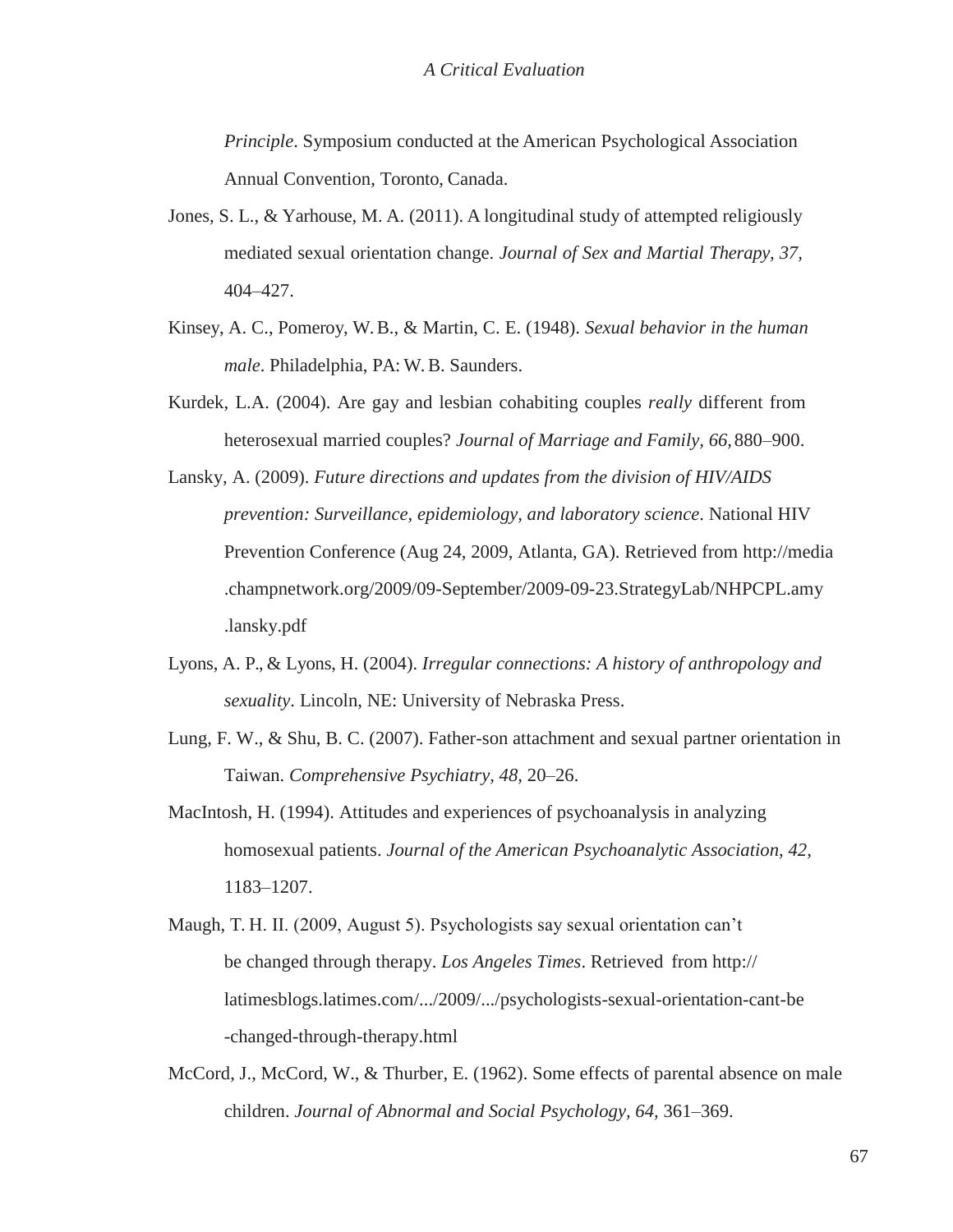- Nicolosi, J. (2003). Finally, recognition of a long-neglected population. *Archives of Sexual Behavior, 32,* 445–447.
- Nicolosi, J. (n.d.). *APA Task Force Report: A mockery of science.* Retrieved from http:// [www.josephnicolosi.com/apa-task-force/](http://www.josephnicolosi.com/apa-task-force/)
- Osmundson, J. (2011). "I was born this way": Is sexuality innate, and should it matter? *LGBTQ Policy Journal at the Harvard Kennedy School: 2011 Edition*. Retrieved from<http://isites.harvard.edu/icb/icb.do?keyword=k78405&pageid=icb> .page414413
- Ovesey, L. (1969). *Homosexuality and pseudohomosexuality*. New York, NY: Science House.
- Phelan, J. E. (1998). Deviated copulation among animals. *Journal of Evolutionary Psychology, 19*(1–2), 41–50.
- Phelan, J. E., Whitehead, N., and Sutton, P. M. (2009). Response to APA claim: There has been no conclusive or convincing evidence that sexual orientation may be changed though reorientation therapy. *Journal of Human Sexuality, 1* (1), 9–39.
- Polich, J. M., Armor, D. J., & Braiker, H. B. (1981). *The course of alcoholism: Four years after treatment.* New York, NY: John Wiley & Sons.
- Ritter, K. Y., & Terndrup, A. I. (2002). *Handbook of affirmative psychotherapy with lesbians and gay men*. New York, NY: The Guilford Press.
- Rosik, C. (2012). *Did the APA Task Force on Appropriate Therapeutic Responses to Sexual Orientation apply its research standards consistently?A preliminary examination*. Manuscript submitted for publication.
- Sandfort, T. G. M., de Graaf, R., Bijl, R., & Schnabel, P. (2001). Same-sex sexual behavior and psychiatric disorders. *Archives of General Psychiatry, 58,* 85–91.
- Schumm, W. R. (2012). Re-examining a landmark research study: A teaching editorial. *Marriage & Family Review, 48* (5), 465–489. Retrieved from<http://dx.doi.org/10> .1080/01494929.2012.677388